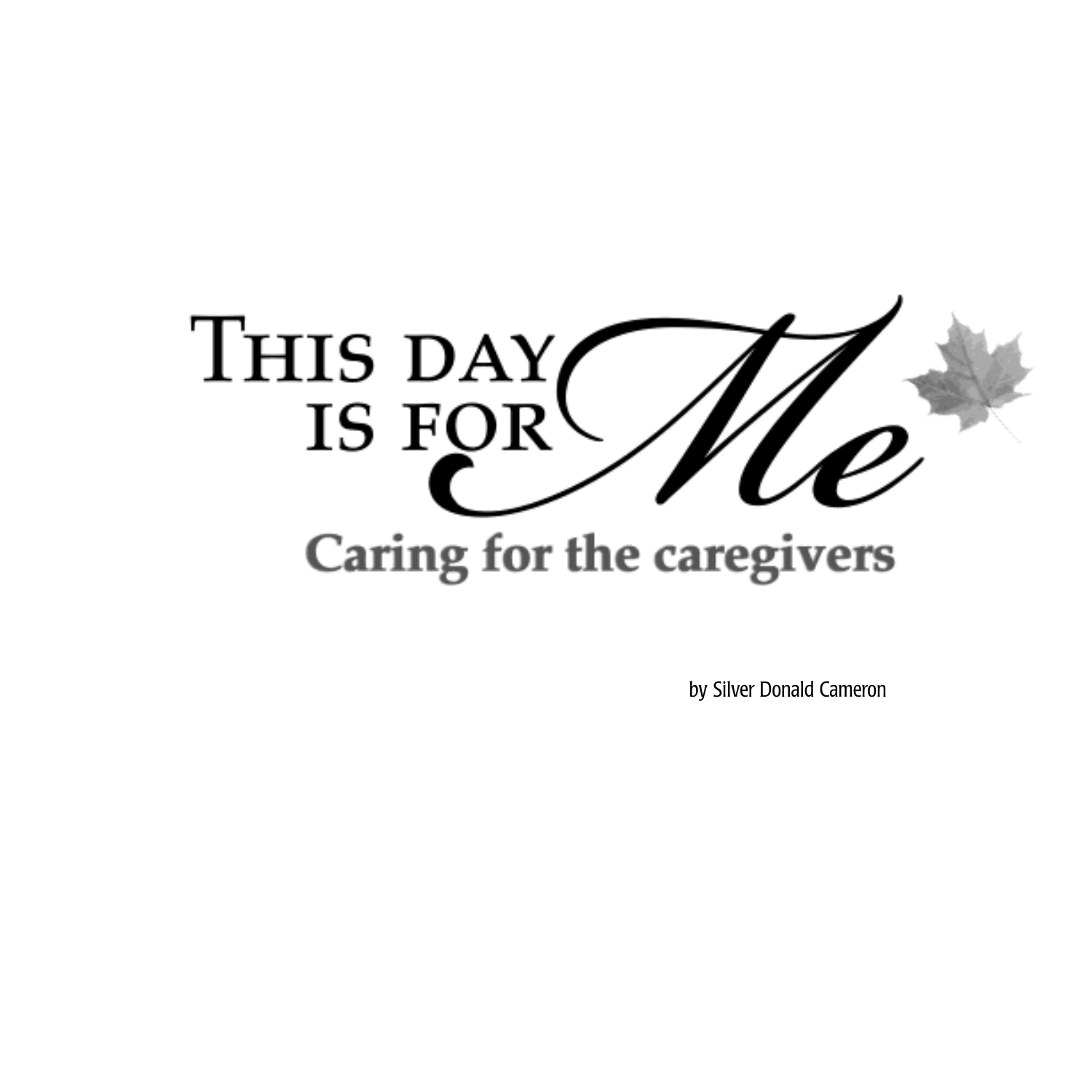THE J.W. MCCONNELL **FAMILY FOUNDATION** 

The J.W. McConnell Family Foundation 1002 Sherbrooke Street West, Suite 1800 Montréal, Québec H3A 3L6 Tel.: (514) 288-2133 Fax: (514) 288-1479 E-mail: inquiries@mcconnellfoundation.ca www.mcconnellfoundation.ca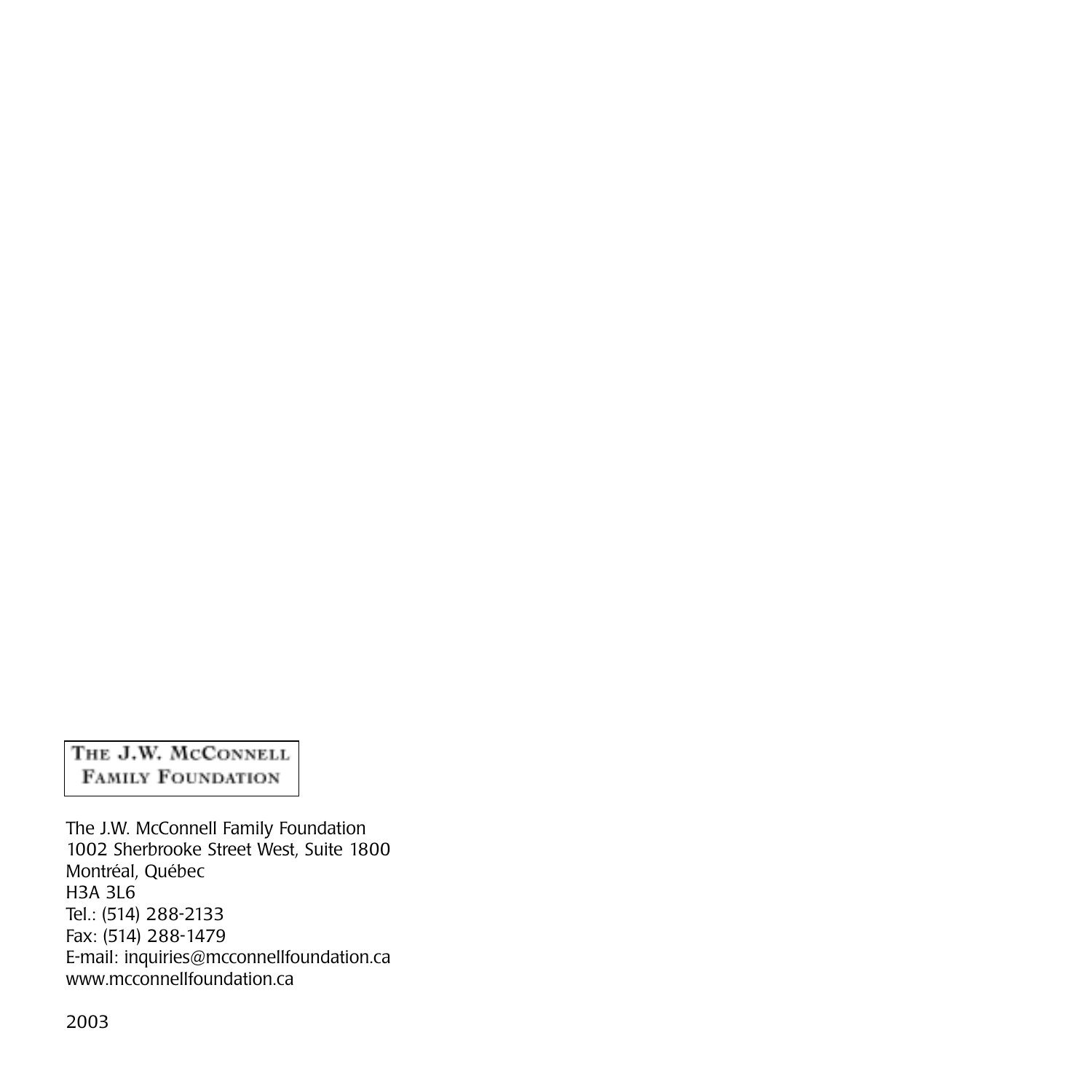ooking after a spouse, family member or<br>friend who is ill or disabled occupies an<br>increasing number of Canadians; the need to<br>do so one dav is something we all must envisage. In friend who is ill or disabled occupies an increasing number of Canadians; the need to do so one day is something we all must envisage. In fact caregiving, most often by family members, is the invisible back-up that allows our health care system to keep functioning as it continues to shift away from institutionalized care. But our health and social services systems are woefully inadequate in even recognizing, let alone assisting, caregivers.

In 1999 the McConnell Foundation approved eight three-year proposals to test different forms of support that have the potential to significantly ease the lives of family caregivers. The projects built on the 1998 findings of the Canadian Association for Community Care (CACC) National Respite Care project that addressed the critical and growing need for flexible respite. The CACC concluded that "respite should be seen as the outcome derived by the caregiver as a result of being given either time off from caregiving duties, or direct support for his/her needs... Respite is the break/time off/relief *experienced by the caregiver*, not the replacement service provided to the care recipient."

While many caregivers themselves are looking for respite in its broadest sense, the concept of respite as a *result* of varied interventions challenges providers to move beyond thinking in terms of a set of fixed services, toward a more individually tailored, flexible and ultimately more effective response.

Silver Donald Cameron, a former caregiver himself, eloquently describes the caregiving experience, how these eight projects have tried to address respite differently, and why it is critically important for all levels of Canadian society to recognize and support the caregivers in our midst.

> Tim Brodhead, President and CEO The J.W. McConnell Family Foundation

*Preface*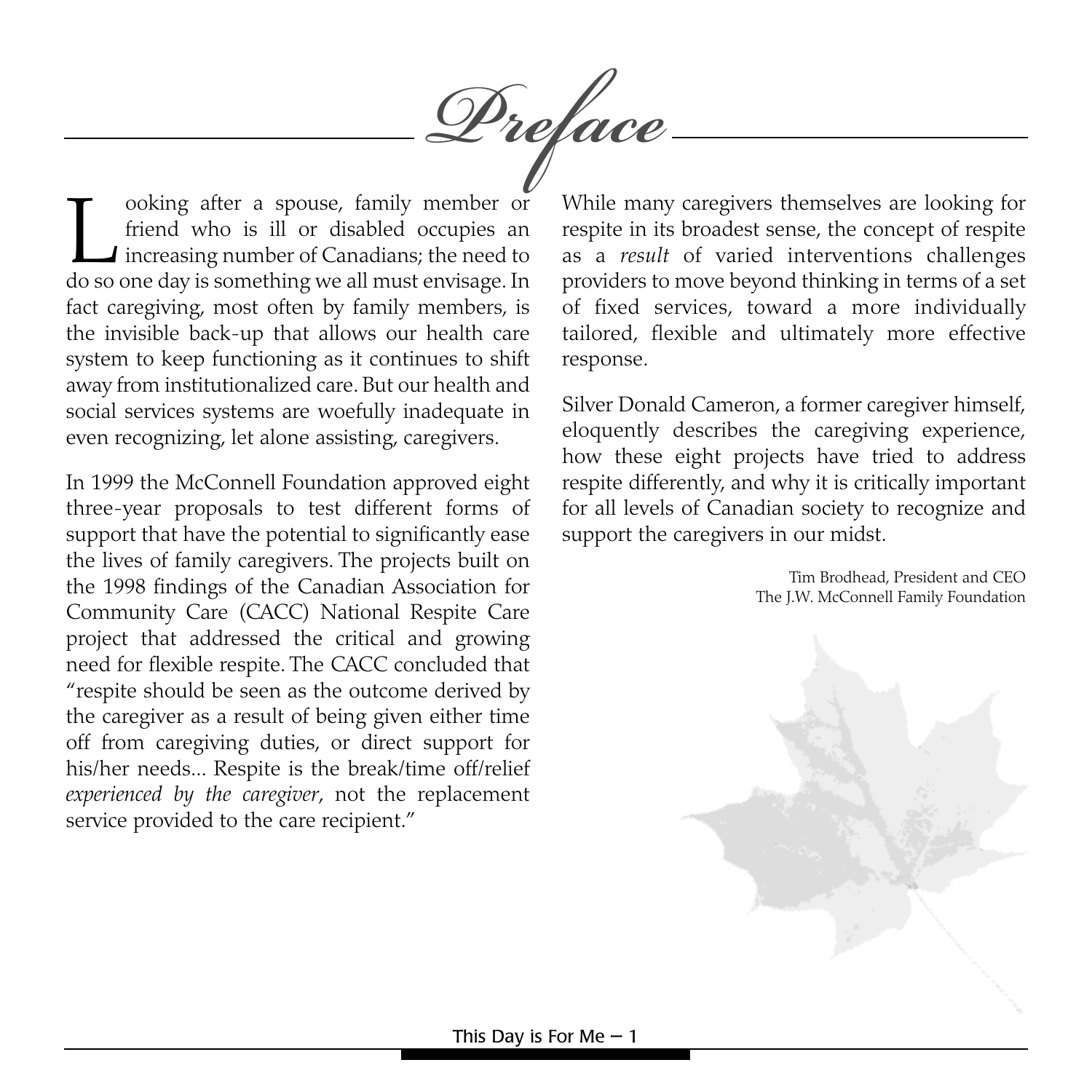*A Pilot and a Caregiver*

 $\prod_{mn}$ am introduced to him at an adult daycare centre operated by the Victorian Order of Nurses—a tall, stooped man of 78, with a well-trimmed moustache and a manner still marked by military discipline. He has almost a courtly politeness, but he is preoccupied. Meeting me is not an important occasion in his day. With half a dozen other elderly men and women, he is watching a vapid television program. He dislikes the interruption.

Sixty years ago, he was the man I hungered to become. I was a young boy then, growing up in a world gone mad, bombs and artillery thundering in Europe and Asia, ships being torpedoed within sight of Halifax, Vera Lynn singing about the white cliffs of Dover.

And this man, at 19, was a British fighter pilot with a bronzed face, quicksilver reflexes, steely nerves and a will of iron. He was an authentic hero, flying out over the English Channel every day with machine guns in his wings and a song in his heart, doing perilous solo combat with an indisputably evil empire.

A whole industry, blended of culture and propaganda, celebrated these deadly acrobats of the air. One Saturday afternoon I sat twice through a fighter-pilot film called *Wings for the Eagle*, until my name appeared on the screen: DONALD CAMERON, GO HOME. I thought God

had caught me, and was grateful that it was simply the result of a phone call from my worried parents. I still have my copy of *Sky Attack*, one of eight thrilling young-adult novels by Canfield Cook about a pilot named Bob "Lucky" Terrell. I would have given anything to be a Spitfire pilot for just one day.

They were really the last of the knights errant, those pilots, and an anachronism even then. War was already an expression of mass society, technological and managerial, a conflict of vast fleets and armies organized and directed by distant executives. The duelists who flew the Spitfires and Hurricanes were the only warriors in modern times to engage the enemy one-on-one in single-handed battle.

Today good and evil are confounded. Our heroes are flawed, our villains had unhappy childhoods. My hero is your monster. Searching for unalloyed evils to vanquish, we find only Star Wars films and video games. But the fighter pilots were unambiguous, and they had no critics. For a brief moment, the fate of civilization really was in their hands.

Now this lord of the skies, who once flew free through three dimensions of air, has been captured by an invisible enemy called Alzheimer's disease. He sits in a day-care centre, trapped in the collapsing corridors of his decaying consciousness.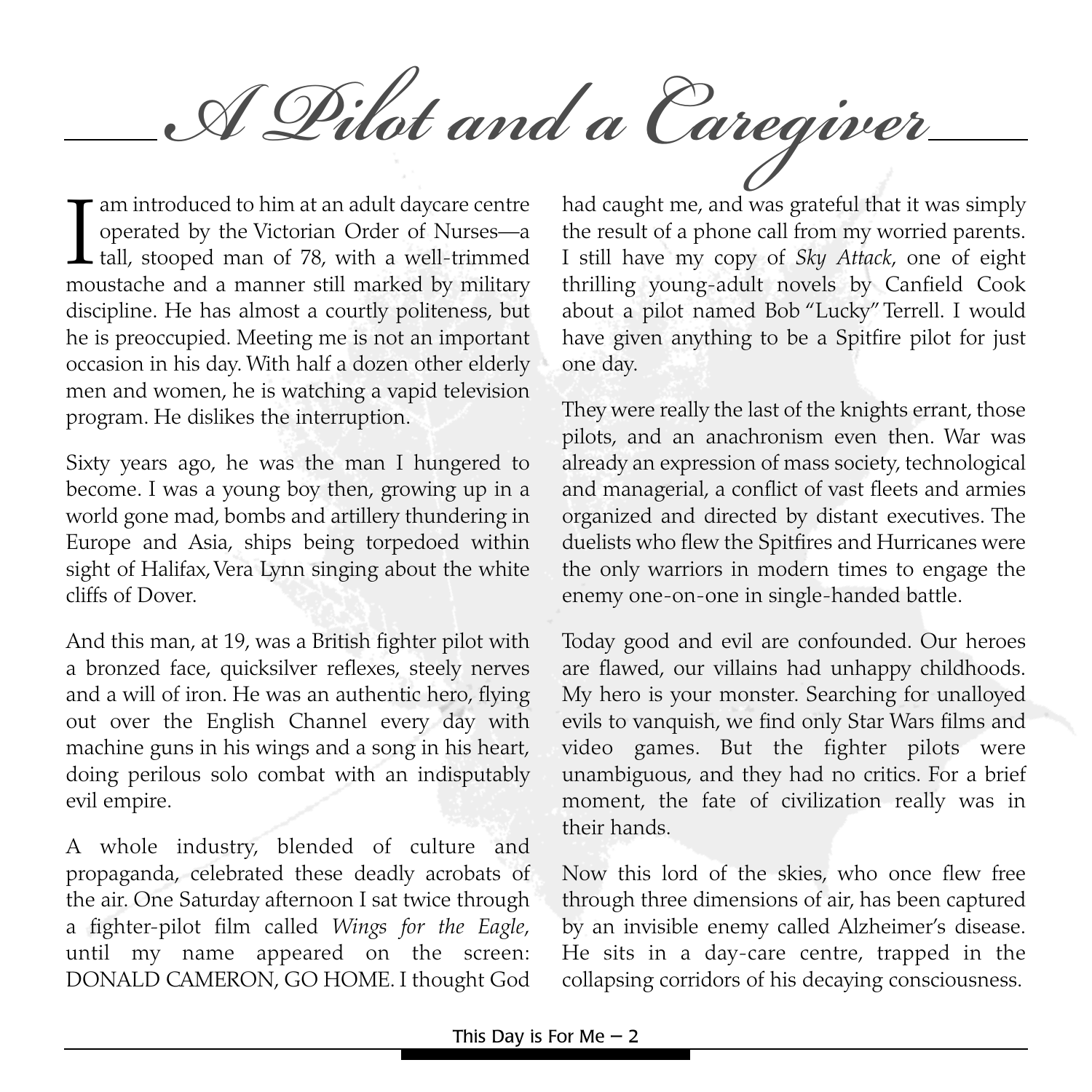This is a good time to visit his wife, who cares for him in their modest bungalow. She has peppered the house with little notes, reminding him of the day and the date, when the garbage is collected, phone numbers of physicians and friends and family. A sign near the phone sternly warns NOT to purchase ANYTHING over the phone.

A set of living-room curtains conceal the front door, so he won't be tempted to go out. All the doors have had alarm bells ever since the night he was found wandering the streets of this little town, heading for the airbase from which he retired years ago. Folding gates guard all the stairs. She has to be constantly alert and ready to help him. The hands which once held the joystick of a Spitfire now can't remember whether to pull the underpants on before the trousers, or vice-versa. The pilot is not even allowed to drive any more. Sometimes he just wanders out to the driveway and stands looking wistfully at the car.

But this afternoon, with her husband in day-care, is a period of respite.

"I like today,"she says. "This day is for me."

At 76, she is still pretty, and she laughs as she remembers how she met her husband. She received a letter, she says, in which he revealed that he had seen her walking across a hangar, and wished to

make her acquaintance. Both were then working for British Airways in Bristol. They were married in 1953. But then, after the war, British Airways moved to London, and they didn't want to live in London. The Royal Canadian Air Force was recruiting, and her husband joined up again. The RCAF posted them to France first, and they emigrated to Canada in 1955.

Wait, now. They were married in 1953, and moved to London "after the war."Yes, she smiles, that's right. But it isn't. It can't be. Something clicks: she isn't just vague. She's badly confused.

The notes on the walls are for her as much as for him. And who will care for her as her memory slips away, this woman whose life is already devoted to caring for her husband?

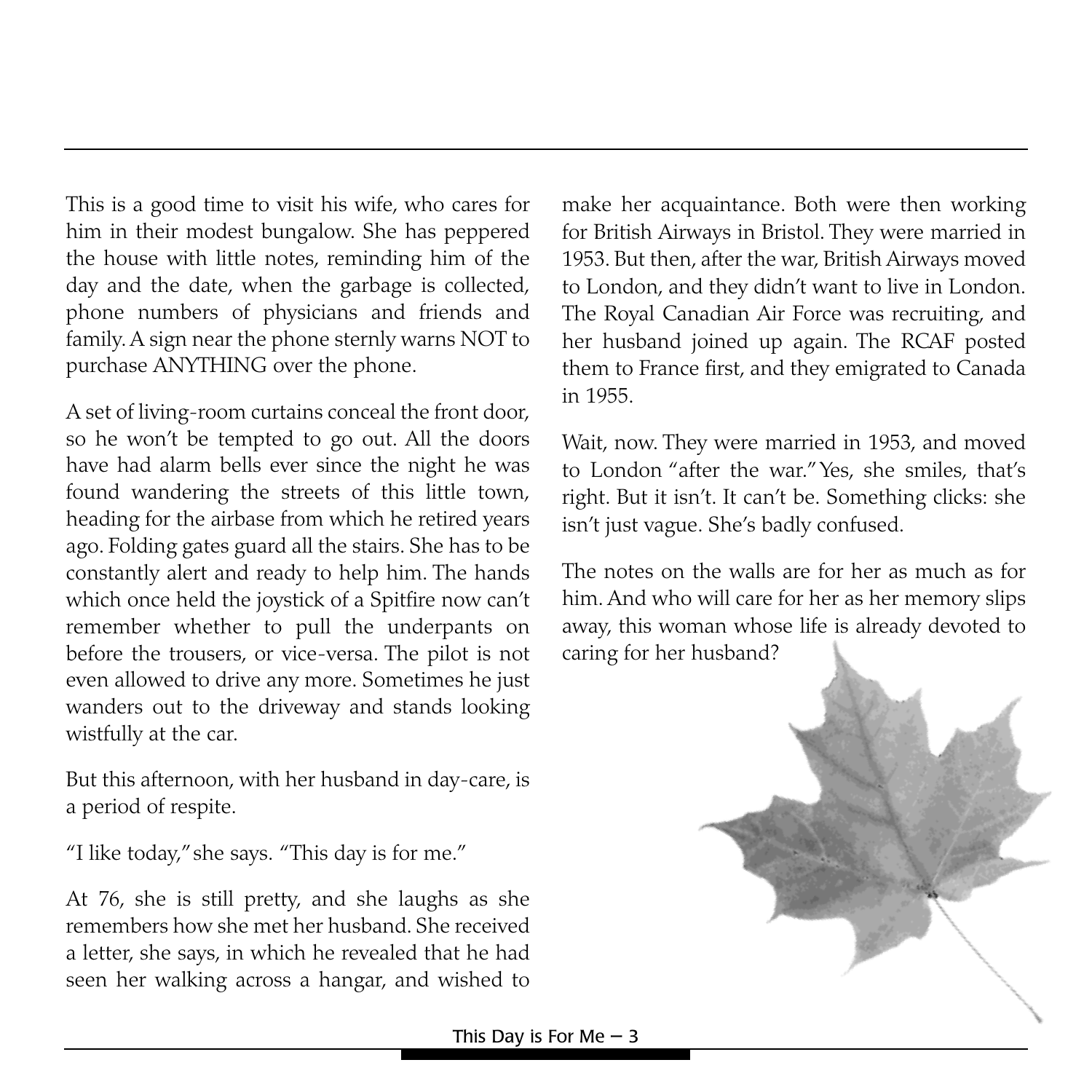**If** Canada's health-care system were a plant,<br>family caregivers would be its roots—<br>fragile, vital and invisible. The part we see—<br>branches, leaves and flowers—is the apparatus of family caregivers would be its roots fragile, vital and invisible. The part we see branches, leaves and flowers—is the apparatus of doctors, nurses, clinics, labs and hospitals. But the "visible" health-care system has always been supplemented by the invisible support of home caregivers. We rely more heavily on those caregivers with every passing year. We do very little to provide *Caregiving and Respite*

them with support, recognition or respite.

This is the story of a pilot program designed to explore the meaning and significance of respite for such caregivers—not as an intellectual exercise, but in practical form, out in the field, providing genuine respite to actual caregivers from coast to coast.

The program grew from a 1998 report on a national respite care project by the Canadian Association for Community Care. The most important conclusion of the CACC project challenged our very understanding of the nature of respite.

It suggested for example that respite is not the adult daycare service provided to the former pilot, but the relief experienced by his wife—the sense that "this day is for me." The adult daycare service would not be the only possible way to provide that relief; it could have been provided by a substitute caregiver in the home, or by a family member taking the husband for an afternoon drive, or even by a sleeping pill which would help him get some much needed sleep for four or five hours. The respite is not the mechanism which gives her the afternoon for herself; it is the experience of having the afternoon off—or, more broadly, the experience of relief.

Not every caregiver would want respite in precisely this form, however. For someone coping with a different set of disorders, relief might take the form of a completely different experience. The key element is that respite is determined by the caregiver's "voice and choice."

In 1999, following up on the issue, the Foundation issued a call for proposals for projects which would test various approaches to providing "respite as outcome," and which would document, evaluate and disseminate the findings, making their insights available to caregivers and family service organizations across the country.

The eight successful applicants took very different approaches to the task. Before describing the eight projects, however, we need to understand the concrete human problem—the daily experience of family caregivers.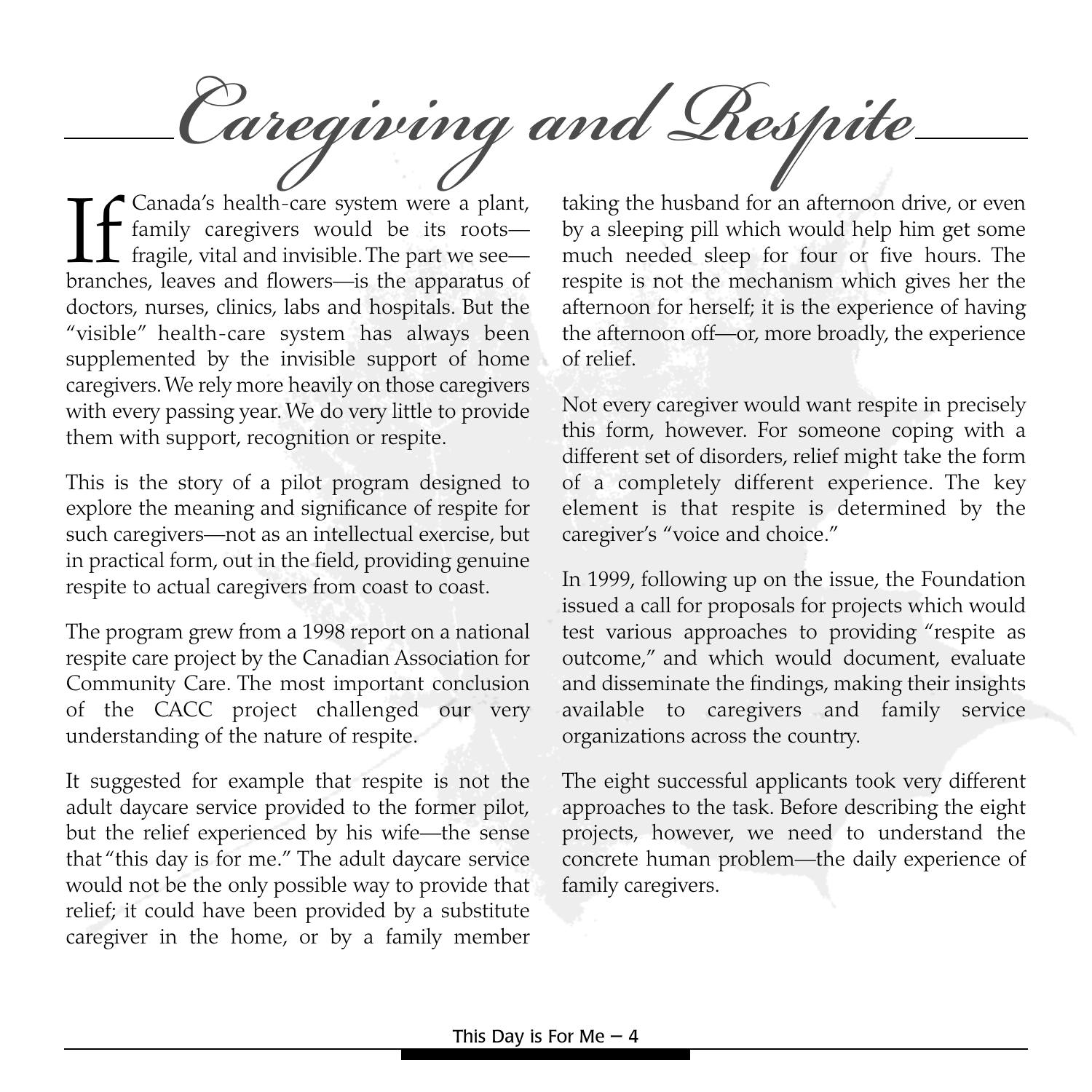**THE INVISIBL** THE INVISIBLE<br> **Health-Care System** is twork in unplanned life of service which ma

The invisible health-care system is at work in<br>every family, all the time. Most routine minor<br>injuries and illnesses do not involve the visible<br>medical establishment at all. Family members every family, all the time. Most routine minor injuries and illnesses do not involve the visible medical establishment at all. Family members bandage one another's wounds, take one another's temperatures, carry meals to the bedside, care for one another as required. For more serious illnesses, we visit the doctor and perhaps spend a short period in hospital. For really serious illnesses, periods of hospital treatment alternate with long periods of convalescence at home. Very few conditions, even chronic or terminal ones, require prolonged hospitalization—and even then, family caregivers are a constant presence in the hospital room.

Most Canadians take this situation so much for granted that they scarcely think about it. In recent years, however, the "official" health care system has changed, moving towards shorter periods of hospitalization, more integration of the disabled into the community, more specialists, and fewer family practitioners. Those changes save money for the visible health-care system, but they do not reduce the total workload of Canadian health care. Instead, they shift the burden of caring for the sick, the dying, and the disabled onto friends, community and family—and disproportionately onto women.

And while doctors and nurses choose their own professions, most caregivers do not volunteer for an unplanned life of service which may last for many years. In almost every case, caregivers are thrust into the role by unexpected circumstances—a newborn baby with multiple health problems, a spouse with a debilitating illness, an ageing parent with a wasting disease. Very often they have no training, no experience, and perhaps even no particular desire to nurse a loved one. They do it because there is no real alternative.

The demands of caregiving vary enormously from one situation to the next. Some caregivers only have to pay a daily visit, do the shopping, arrange for the evening meal. At the other end of the spectrum are caregivers who provide intense, round-the-clock care—administering medication several times daily (and nightly), changing bandages and diapers, giving injections, bathing and dressing and feeding, ferrying to and from appointments, conferring with doctors, negotiating with officials and agencies.

All caregivers are supposed to be able to do anything necessary. But they can't always do it.

"One caregiver's husband came home from the hospital, and she was told by the home care nurse that she'd have to give him regular injections,"says Kim Pratt-Baker of the Seniors Resource Centre of Newfoundland and Labrador. "She said she couldn't, but was repeatedly urged to do so. They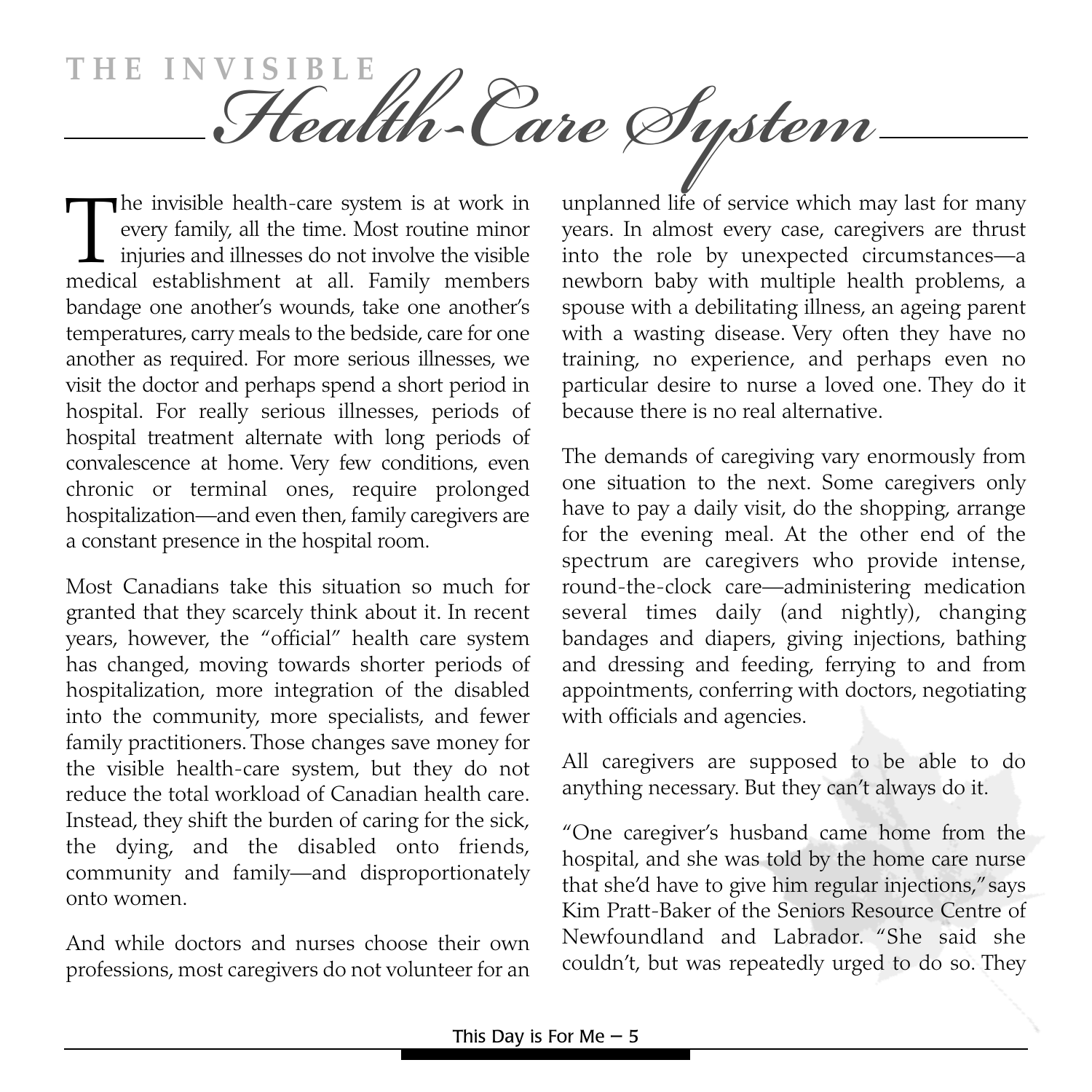trained her and pressured her—but when the time came to give her husband the needle she passed out. Nobody had even asked her whether she was able to do this—they just made her feel guilty and badgered her into it."

Chronic disabilities often seem to come in clusters. After 49 years of marriage, a woman finds herself caring for an insulin-dependent man who has been a diabetic for 30 years—and four years ago had a stroke. After that, the health problems cascaded down on him: trouble with his carotid artery, then quintuple by-pass surgery. Next he went into renal failure, and now depends on regular dialysis. As if that weren't enough, he also developed glaucoma, pulmonary fibrosis and nerve damage.

There are doctors who specialize in each of those conditions—but not in all of them together. The various disorders affect one another, and the array of symptoms is extremely confusing. The medication for one condition may cause problems with another. So the caregiver becomes the world's only expert on that particular constellation of disorders. She borrows books, searches the Web, talks to the specialists, and tries the different regimes of medication that are recommended to her.

In other cases, a single medical condition may itself be so rare that most doctors know virtually nothing about it. Few physicians are familiar with a rare congenital neuromuscular disorder known as "nemaline rod myopathy" which produces extreme muscle weakness. It afflicts one person in six million—perhaps 50 or 60 people in all of North America.

## ... the caregiver becomes the world's only expert on that particular constellation of disorders ...

But for every such condition, there are probably a couple of researchers somewhere out there working on it.Typically, the caregiver will find those researchers, read their work, and talk with them on the phone. (Caregivers soon learn to be determined and insistent; their role requires it.) Maybe there's an association of people involved with the condition. Maybe some other caregiver has tried something that helped. If so, let's find that person. Over time, the caregiver comes to know a great deal about the condition, and becomes a resource for others. In a very real sense, the caregiver has to manage the illness on behalf of the patient.

And yet, despite the uniqueness of every situation, what caregivers have in common is the experience of putting someone else's needs ahead of their own, not occasionally or briefly, but constantly.You are famished, but she is in pain.You are stupefied by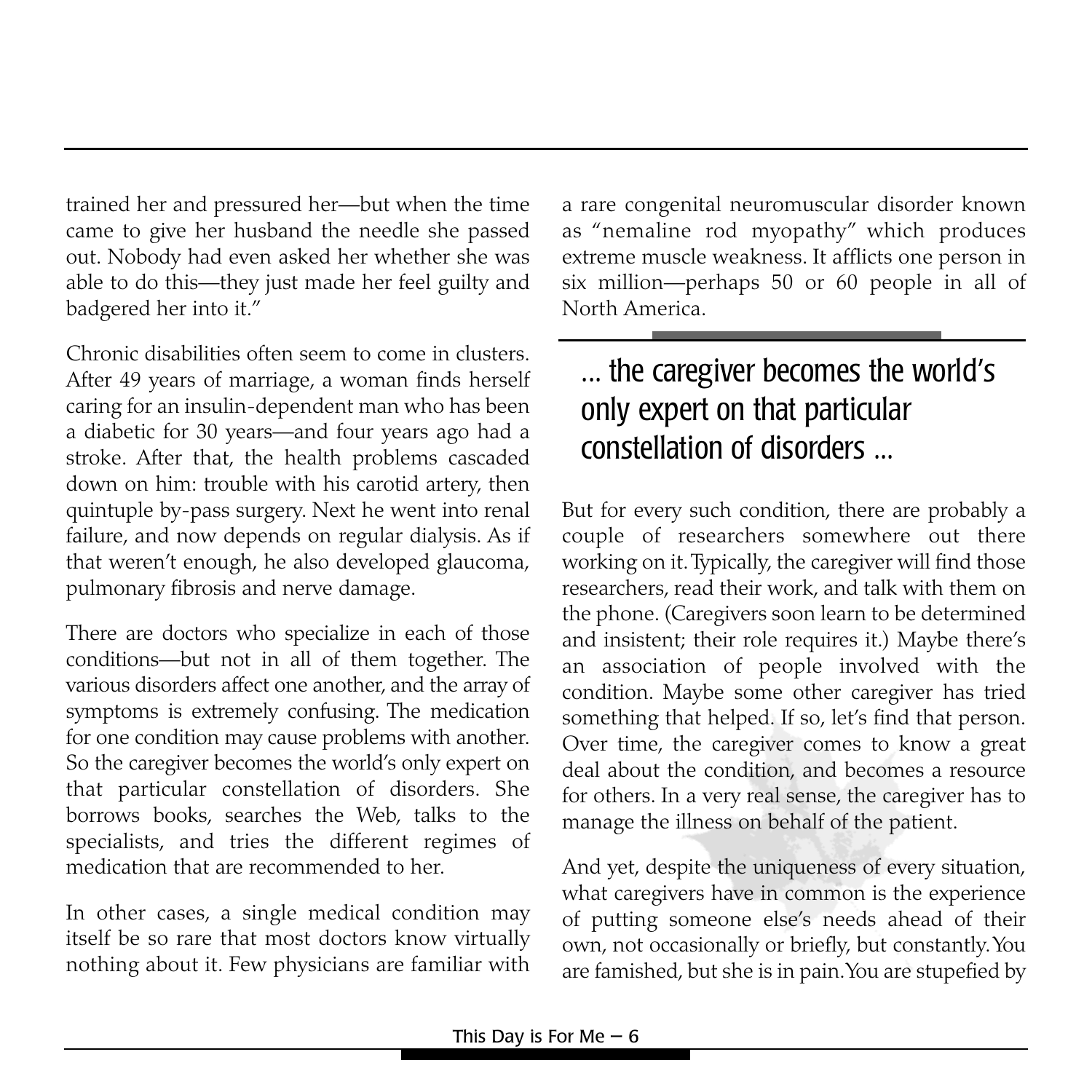your need for sleep, but he needs his medication. You are depressed, but she is suicidal. Your bladder is bursting, but he suddenly has a seizure. Figure out what to do. Arrange to get it done. Then think about your own problem. The needs of the person you are caring for always come first.

You are nurse, cook, cleaner, chauffeur, counselor and comforter. If you are lucky, you have a strong relationship with the doctors, the physiotherapists, the dietitians, the home helpers, the neighbours and the family. If not, you become your family member's defender, navigator and advocate, insisting that the needs you can't meet must be met by others.

Your home changes, too. Once it was your castle, your private retreat. Now it is almost an institutional space—something between a prison and a hospital. You are rarely allowed to leave the house without arranging the conditions of your parole in advance. When you look around, you see the familiar family photos and mementoes—but you also see elevators, ramps, hospital beds, respirators, bed tables, medications, walkers and wheelchairs. Your home has become a strange environment, a building where treatment takes place.

Even your bedroom may not be private any more. The people who come and go through your home may be sensitive to your feelings about what was once your private space—or they may not. They may leave their shoes on, make themselves refreshments or rearrange the furniture. Some have even been known to smoke without asking permission. They are not guests, but professionals. They are there to attend to the person you are caring for, and you can't risk alienating them. You need them. Your spouse or child or parent needs their help. But surely they could learn to wipe their feet and stop using language which offends you.

And in this strange place that was once your home, you have to continue with the necessary labour of daily life. You manage the household, write the cheques, answer the phone, do the washing, prepare the meals, and get the car repaired. But it takes three trips to complete the food shopping, because you have to keep returning home and checking on your charge's condition.

You may not even be able to go to a supermarket. You may have to go to a food bank instead. The added costs of care gradually eat away a family's savings, and support for the disabled and chronically ill is minimal at best; in some provinces it is shocking. A caregiver in one of these projects is caring for both a husband and a son with Huntington's disease, once known as "St. Vitus' Dance,"a devastating, incurable, genetic disorder of the brain which slowly erodes the ability to walk, talk and even think.The son himself once had a wife and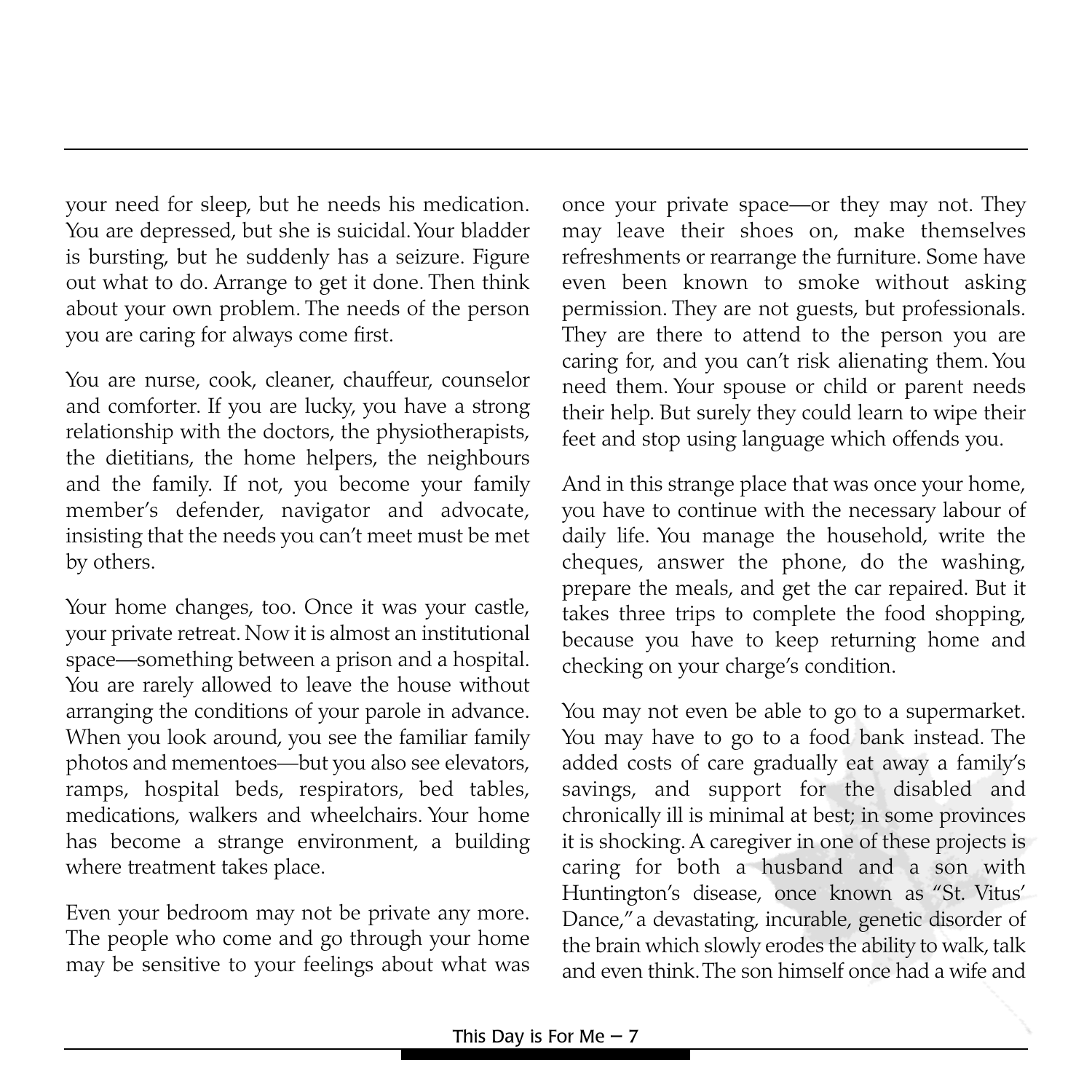son, and the family had its own home and its own business. Now the two men are helpless—the father can barely speak—and the family survives on less than five hundred dollars a month.

The fundamental human relationships continue, even in terrible adversity. You still adore your wife, diminished though she is by the disease which confines her to a wheelchair. Your philandering husband still has a philandering brain. Your ailing mother may not remember what she had for breakfast, but she still doesn't think much of the man you married.Your child still thinks that Daddy can fix anything, including his withered leg.

You are a caregiver precisely because you have a deep and intimate relationship with the person you are looking after. Usually the bond is love, but not always. The bond may be one of obligation, religion or simply the lack of anyone else to do it. Perhaps you're the last child at home, and you know your father didn't want you and has never much cared for you. But now he's 99 years old, confused and childlike, and he has no place else to go. Will you walk away from his helplessness? It's unthinkable. And so the trap closes down over your life.

The ill and disabled remain real people, as unique and individual as they always were—funny, cranky, brave, fey, unreasonable, self-effacing, devout or impatient. But there is inevitably a power imbalance in the relationship. The caregiver ultimately makes most decisions, even in couples who used to make decisions jointly, and the recipient has to accept them. But caregivers are not angels, either.The domineering husband, now bedridden, cannot stomp off in a huff, and the downtrodden wife may be forgiven if she sometimes takes advantage of that fact.

Caregiving often goes on for a long time—24 hours a day, 7 days a week, often for years, sometimes for decades. Kim Pratt-Baker of the Seniors Resource Centre of Newfoundland and Labrador found that for those who contacted the Centre's caregiver telephone line, the average length of a caregiver's service was nine years. For parents with children who are physically healthy but severely disabled in other ways, caregiving lasts a lifetime. Indeed, it may continue beyond the grave, as the parents attempt to ensure that their child will be cared for long after the parents have died.

You take it a day at a time, caregivers say. You don't make long-term plans, or even short-term ones. A day at a time, sometimes an hour at a time. The future—even the remainder of the day—is utterly beyond your control.

Caregivers frequently give up their jobs and lose their professions. Caregiving becomes, in effect, their career. Because they take so little care of themselves, their own health suffers. Since they can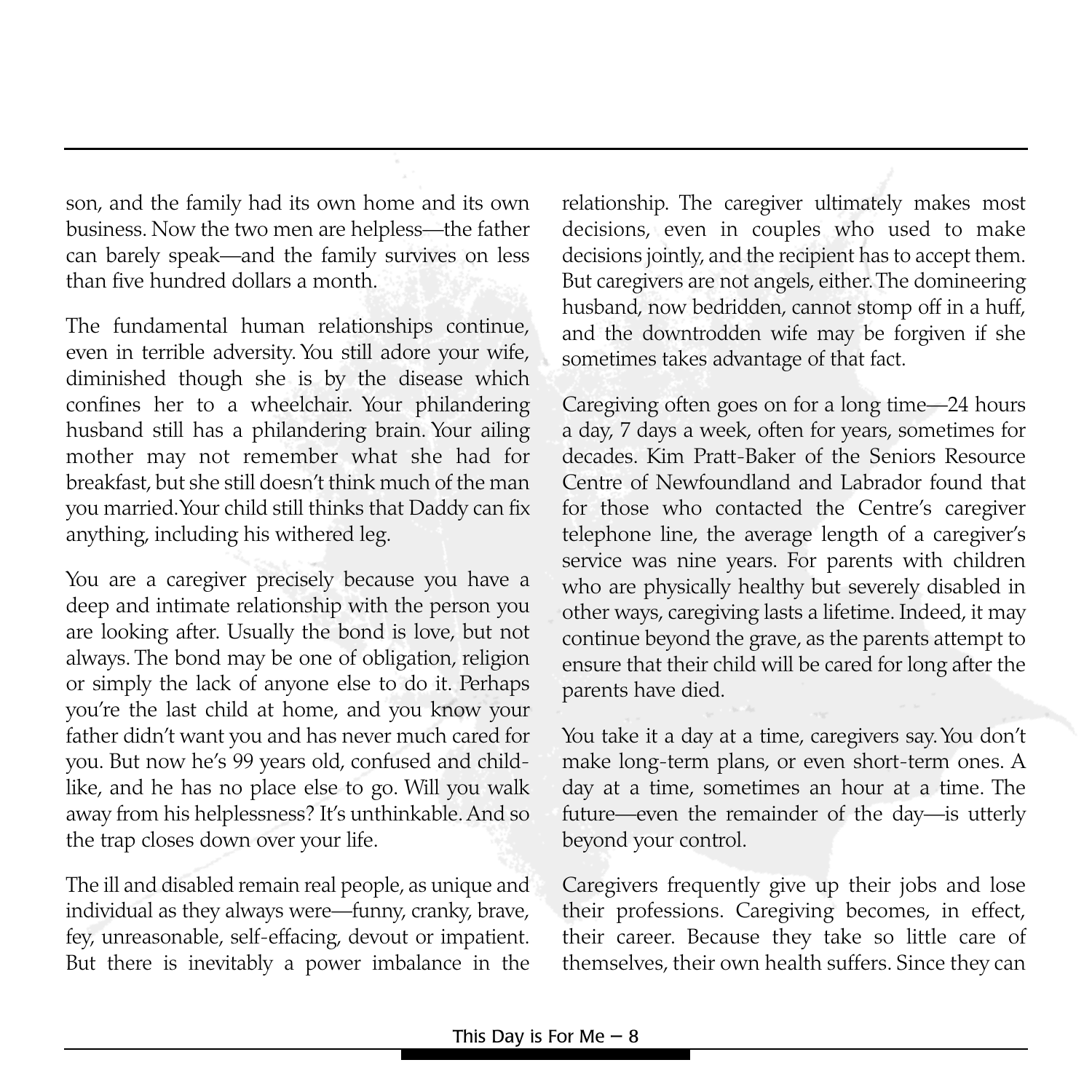never do normal things—go to a movie, play cards, go for a walk—their friendships atrophy. And then, perhaps, the person they are looking after dies, and their caregiving career comes to an end. But caregiving was the whole content of their existence. Who are they now? And what are they to do with the rest of their lives?

In the meantime, their responsibilities fill their lives. What they need is respite. But what is respite?

Caregivers frequently give up their jobs and lose their professions. Caregiving becomes, in effect, their career.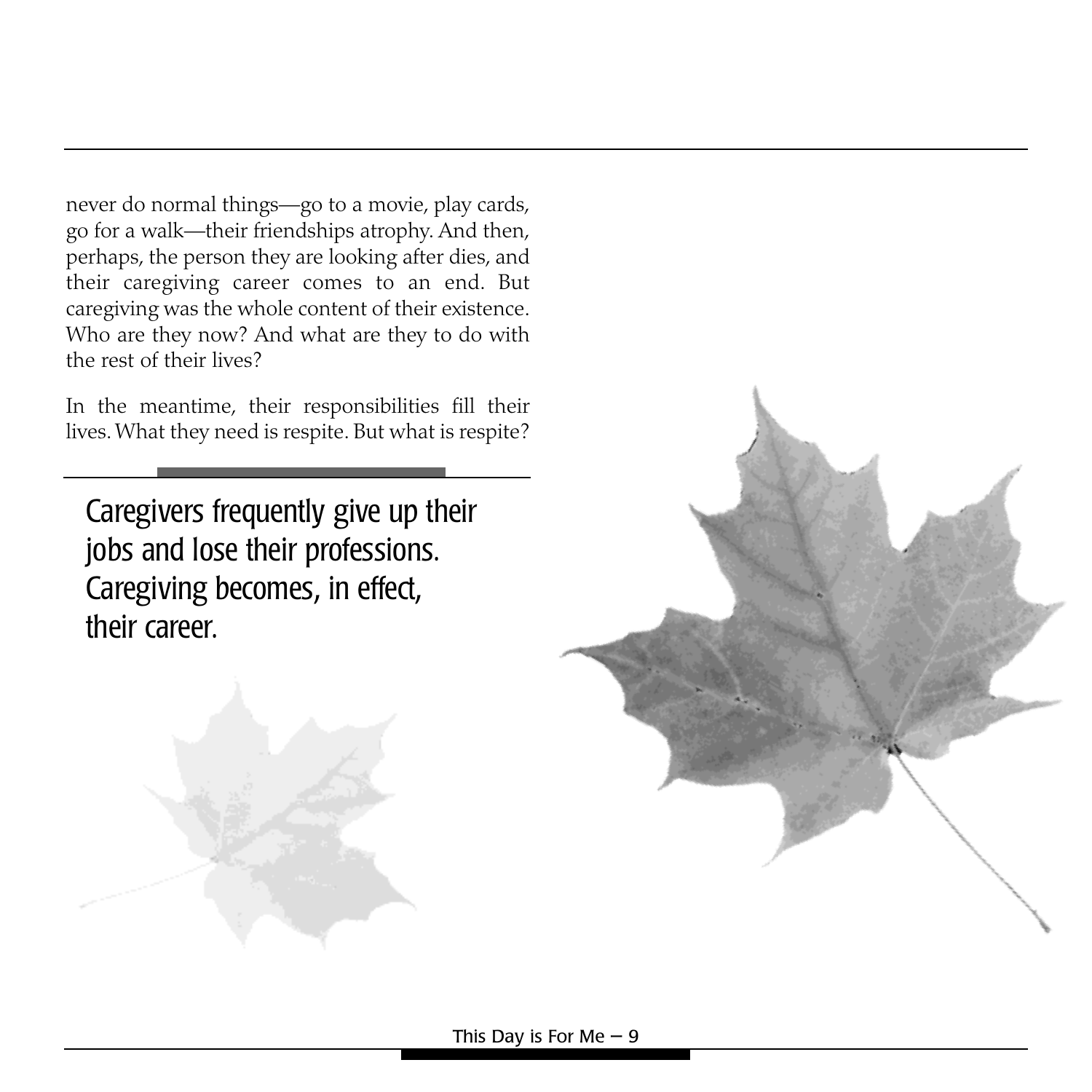The Many Faces of Respite

Respite is "being able to clean the house," says<br>Grace Auclair, whose five-year-old daughter<br>Kristin is the one in six million born with<br>nemaline rod myopathy. A bright little girl with a Grace Auclair, whose five-year-old daughter Kristin is the one in six million born with nemaline rod myopathy. A bright little girl with a winning smile, Kristen is in a wheelchair, her breathing regulated by a machine, her food provided by a tube in her stomach. For four hours a week, Kristin is cared for by Isabelle, a volunteer from Montreal's Le Phare/The Lighthouse, a voluntary organization which supports families and children with life-threatening illnesses or disabilities. Isabelle's presence means that Grace can "start to get a handle on the chaos in my life." The chaos is not visible to the visitor; the house seems remarkably clean and orderly. But chaos, like respite, is a state of mind.

Respite is "a wading pool,"says Tyler Brann, now 9, of Lunenburg, NS, whose father Raymond has multiple sclerosis. Because MS is exacerbated by heat, the Branns can't go to the nearby beaches in the summer. But a small caregiver's grant from the Multiple Sclerosis Society of Canada allowed Tyler to buy a fiberglass pool from Canadian Tire, and bring the beach to his father. (His mother used her grant to buy plants.)

Respite is "small things, like smooth sidewalks for the wheelchair," says Sharon Hume, who interviewed 30 family caregivers for the Family Caregivers Network Society of Victoria."That means

more time for the parents together, because they don't have to deliver their child to school. Or it might mean being encouraged to talk about family caregiving in the company newsletter, and finding the other people in the workplace who are also family caregivers. About 25% to 30% of the working population is involved in family caregiving."

Respite is picking up dog-droppings in the yard, says Sharla D'Souza of Kirkland, Quebec, whose son Kyle has a wide range of disabilities, from Down's syndrome to constant small seizures and a tracheotomy for his respiratory problems. "We actually argue about who's going to clean up the back yard, because it gives a little break to the one who does it."Respite has many other meanings for the D'Souza's—a new computer which gives them contact with other caregivers, for example. But the most important are the moments of respite which give them time together as a couple.

Respite is "theatre tickets,"says Carlin MacLeod, a full-time caregiver for his wife Shirley, who has been suffering from MS for 13 of their 37 years of marriage. A small grant from the MS Society allowed him to buy tickets to shows at the grand old Savoy Theatre in Glace Bay, NS. "I made it last from May to December, and I can't really express in words the lift I got from that little bit of relief. The anticipation kept you on a high, looking forward to the concert, and then the concert would come, and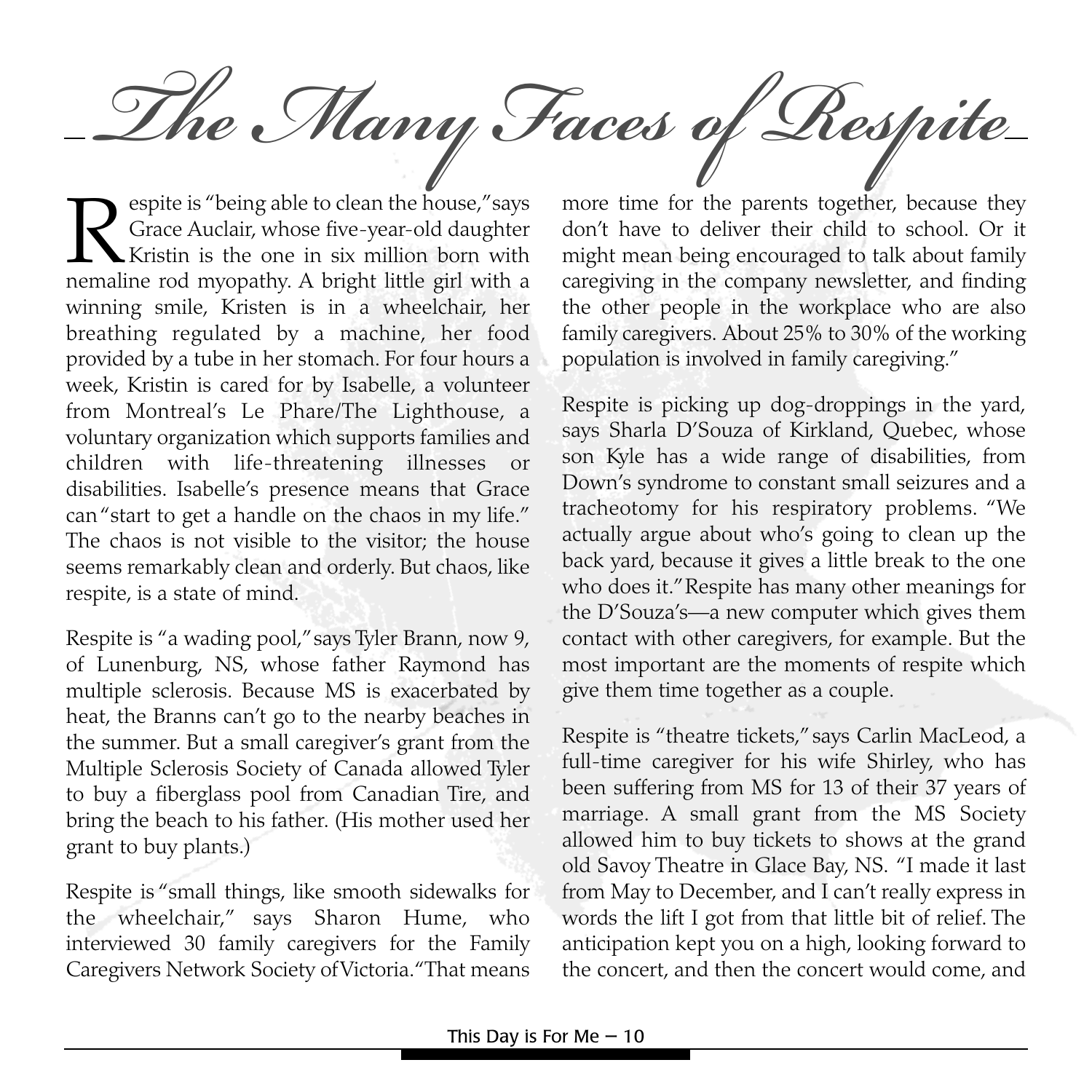that would be wonderful—and I'd enjoy it so much that it would keep me on a high until the next concert."

All the small pleasures of normal family life assume an exaggerated importance when they are not available. Going out for breakfast together, going to a movie, going for a walk, reading, getting one's hair done—things like these become impossible dreams under the relentless, ceaseless pressure of caregiving. For some caregivers, simply getting together with other caregivers, in person or on a listserv, is a welcome relief, putting them in touch with others who truly understand their situation.

## Respite, in short, is not a fixed cafeteria meal — "today we're having pork chops" — but a whole buffet of options for the caregiver.

"The abnormal becomes normal," Sharla D'Souza remarks."It's often a crisis.You get so that you can't function without that adrenaline rush. I find I feel guilty doing something for myself. And of course you tend to neglect the marital relationship, and that's so important."

"There really is no respite in an ultimate sense," says Donna Scalia, whose daughter suffers from multiple birth disorders."Like a big newborn baby," she is speechless and helpless at the age of 12. Ultimately, the caregiver is responsible, Donna notes, and although respite can give temporary relief, the responsibility is always there. But Donna has three other children, and for her, respite means simply being able to go out and have a few hours of normal life with the rest of her family—a restaurant meal, a movie.

The health care system normally considers respite to be the provision of aid which allows the caregiver to get away from his/her responsibilities at least briefly—"replacement care," so to speak. The patient can be left for a weekend in a lodge or a nursing home, or someone else can come into the home and take care of the patient while the caregiver gets some time off. Unquestionably, replacement care is an important form of respite but it assumes that respite *for the caregiver* will naturally result from services *to the care recipient*.

This is not a safe assumption. If respite truly is not the service provided, but the caregiver's experience—the outcome of the service—then no one type of respite can ever meet the whole range of caregiver needs. For some caregivers, volunteering in a caregivers' support group is itself a welcome respite. Respite may result, not from the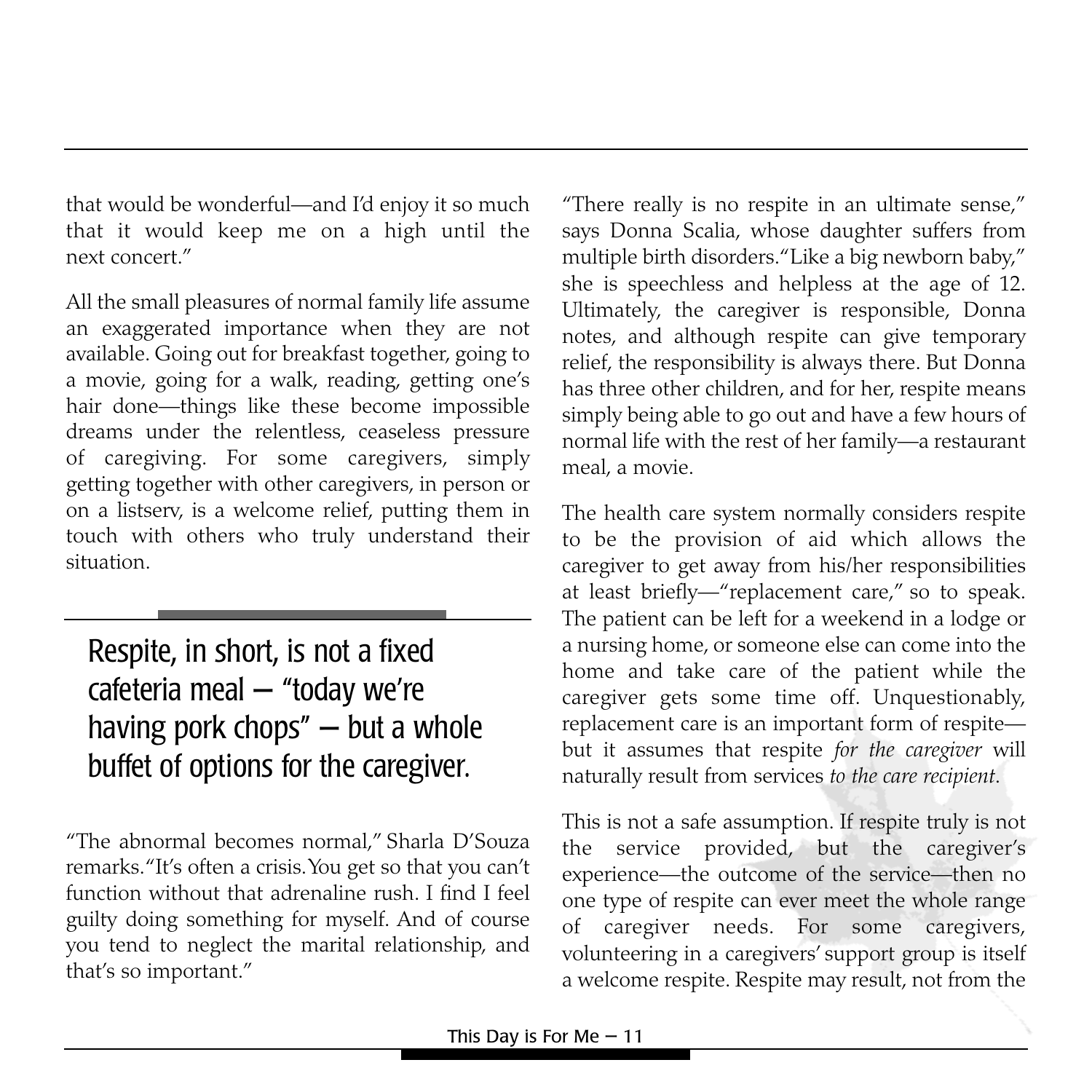separation of the caregiver from the recipient which is implied in replacement care, but from enhancements to their shared quality of life—a gift, so to speak, which they can enjoy together. Theatre tickets, a wading pool, and a computer—such gifts reduce the caregiver's isolation and deprivation, which may be just as draining as the physical burden.

Respite, in short, is not a fixed cafeteria meal— "today we're having pork chops"—but a whole buffet of options for the caregiver. An impossible dream? Not really. As the Multiple Sclerosis Society project shows, the service provider can set the parameters, and invite caregivers to choose within those limits. Similar publicly funded processes already exist in arts councils across the country, which receive a huge variety of applications, and commission peer juries to select grant recipients.

A vital component of respite is the knowledge that the caregiver's family member or friend is safe and happy while the caregiver is engaged in respite. Caregivers never cease to care, even when they are physically absent. They will not truly relax and focus on their own well-being if they have even the faintest sense that they may be neglecting their responsibilities.

In the best respite experiences, caregivers know that while they are obtaining respite, the lives of the

ones they care for are being enriched by positive experiences which the caregiver alone cannot provide. While the husband goes for a swim, his disabled wife is having her hair styled. While the parents go out for lunch, their child is learning to paint with watercolours.

Effective respite also provides an intangible benefit by way of recognition for caregivers, which in turn leads to more constructive self-care. Asking caregivers to define their own respite provides "an opportunity for caregivers to reflect on their own needs," says Michelle Gibbens of the Multiple Sclerosis Society of Canada. Most caregivers tend to be so focused on their role that they ignore their own welfare—but after defining their own respite and experiencing its benefits, they "realize how important that is, and they resolve to pay more attention to their personal well-being in the future. " One caregiver remarked that she hadn't ever asked for respite because "when you're overwhelmed, just calling to ask for help is too big a mountain to cross."

"Everybody always asks, 'How is Ted doing?'" says one woman. "But when someone says, 'How are *you* doing?' I'm always so surprised."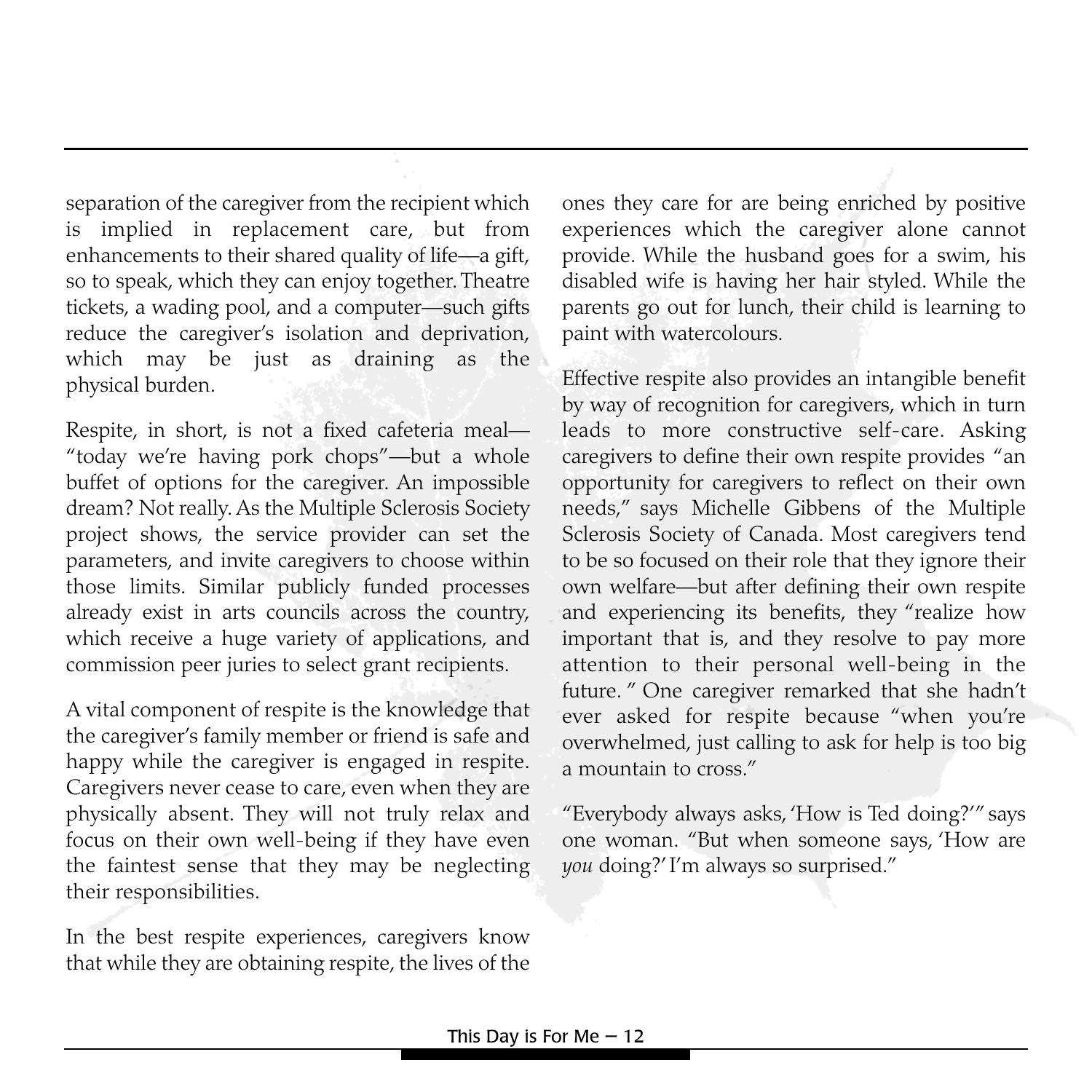*Making Respite Accessible* **THREE APPROACHES**

*Given the importance of respite (and the growing role of family caregiving in health care) why is flexible respite so difficult to obtain? What can be done to make it more accessible? The eight projects funded by the Foundation took three broad approaches to the problem.*

### **1. The Power of Information**

One group of projects attacked the issue of caregiver isolation, and lack of information. Many caregivers do not think of themselves as "caregivers;"they're just people who are caring for family members. And the finest respite program in the world would be worthless if caregivers did not know about it, or could not avail themselves of it. Conversely, caregivers can benefit simply by sharing experiences and information with one another. "The support group is where I cry," one woman says."I don't want to cry at home and upset the family. But at the support group, everybody knows what you're going through, because they're going through it too, and it's all right to cry."





**The Family Caregivers' Network Society of Victoria** interviewed 30 caregivers, discussed the results with an advisory committee, and then took concrete steps. One issue was the invisibility of caregiving in the workplace; to address that, employees at a local community college and a chain of grocery stores wrote contributions for the employers' newsletters about family caregiving. That drew together a group of employees involved in caregiving, and resulted in an Internet discussion group at the college. Both the college and the grocery chain head office hosted a series of "brown bag lunches" on caregiving for employees. The Victoria project also developed a resource guide for family caregivers, designed to help caregivers navigate the health-care system and to support them through the complexity of caregiving.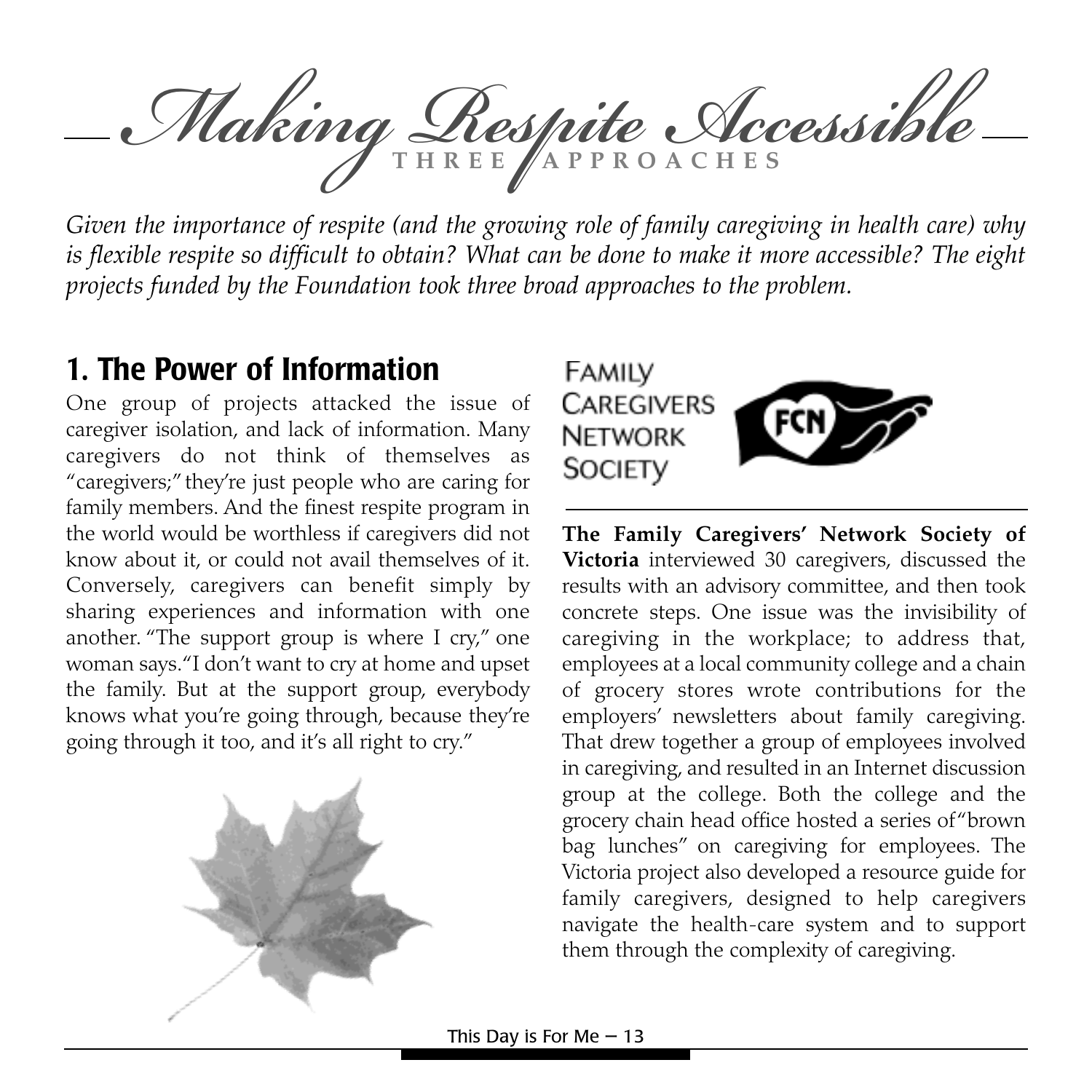

**The Family Caregivers' Association of Nova Scotia** in Halifax used its funding to help

start the first provincial association of caregivers in Canada. The FCgANS' mission is to value, recognize and support family caregivers, defined as those who provide support and care to family and/or friends. More than half of Nova Scotia's caregivers live in rural areas, with few available or flexible supports. "For example, one woman who has been in touch with us can't get respite workers in her home because her son smokes. In another case, the grandparents who are caring for their grandchild can't get any help because they're not the child's custodians—but the custodian is their daughter, who is in hospital with cancer,"explains FCgANS' Executive Director, Gail Bruhm.

FCgANS disseminates information by means of a newsletter, a web site and a toll-free support line. As well, with funding from Health Canada the Association is creating work-life balance events for employers and employees who are caregivers. FCgANS was able to leverage the Foundation's support to secure additional funding from the provincial government into 2006.



**The Seniors Resource Centre of Newfoundland and Labrador** in St. John's faced similar challenges of population and distance, and focused their project on connecting caregivers with existing services. As with the Nova Scotia association, the Newfoundland project involved the creation of a newsletter and a toll-free support

line—which was intended to refer caregivers to local services, but often wound up providing counseling itself, when no such services existed in the caller's area.

The project also involved setting up regional networks of caregivers and supporters across the province. The networks themselves have undertaken various initiatives, including directories of services available, support groups, potluck suppers, and "Days Away" for caregivers, which include education, humour, relaxation and mutual support.

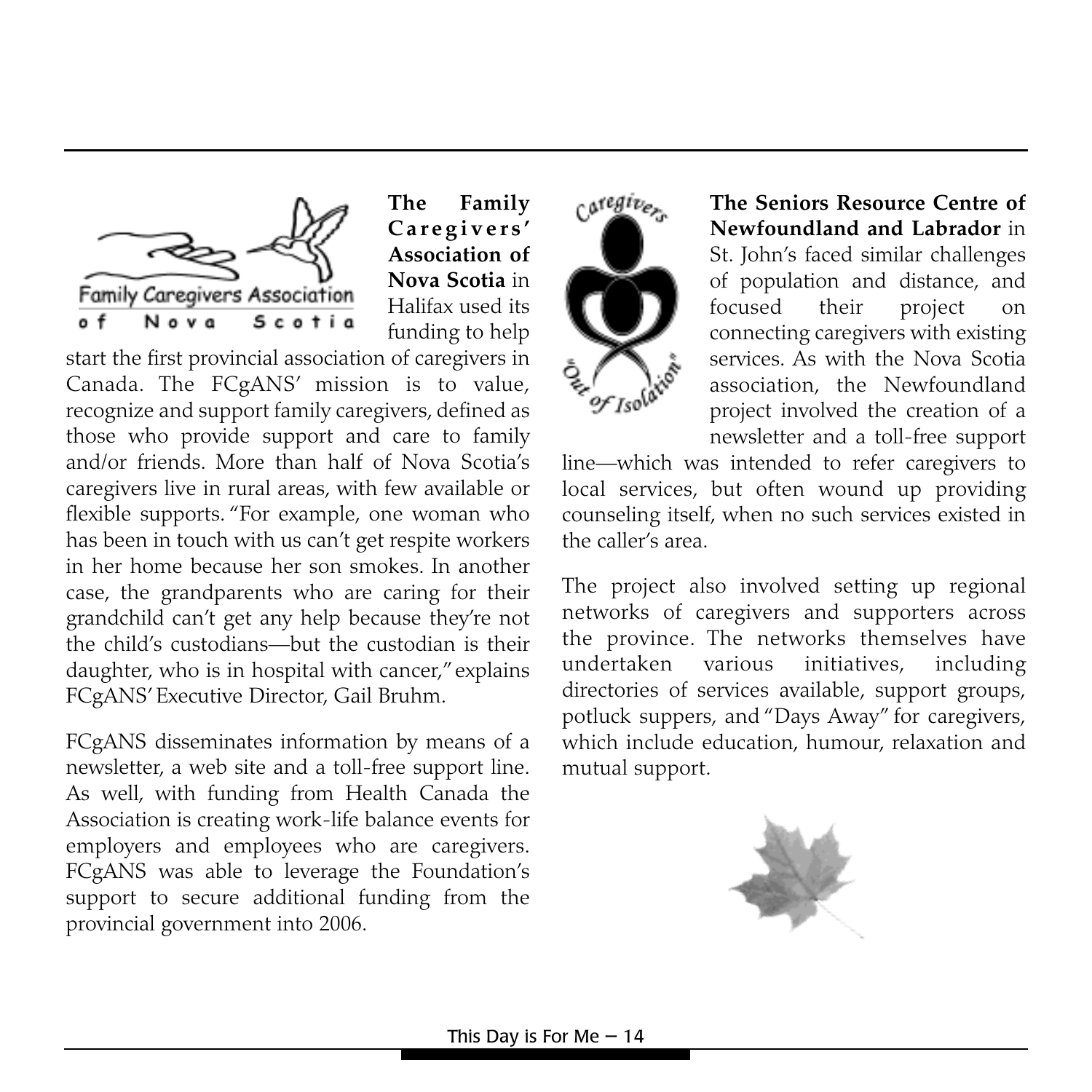#### **REDEVIDENCE CENTRE**

**The Providence Centre** is located in Scarborough, Ontario, one of the most multi-cultural communities in Canada. The Centre's 24-hour Alzheimer's<br>program, for example, serves people who speak<br>29 languages. The caregiver project's objective,<br>says Amanda Falotico, who oversees it, was<br>to develop a model of support for careg program, for example, serves people who speak 29 languages.The caregiver project's objective, says Amanda Falotico, who oversees it, was to develop a model of support for caregivers in immigrant and ethnic groups who might be isolated by language and culture from mainstream programs. The Centre set up a mainstream programs. The Centre set up a steering committee focused on the Tamil community. There are 200,000 Tamils in the Toronto area, most of them in Scarborough. But the cultural gap is immense.

The concept of a "caring for a caregiver"is foreign to Tamil culture, according to Jeyasingh David, the project's manager. Caring for the sick is the responsibility of the most immediate member of the family, and it is performed as a duty. And there are stigmas associated with specific illnesses. So, says Amanda, "a lot of our work involved just trying to figure out what caregiving is, in the Tamil community."

"We are still groping in the dark," agrees Dr. Vannithambi Buvanendran, a member of the steering committee, and the primary caregiver for his disabled wife."We have still not gotten to the focus,

which is to give respite care, but we can't do it until we identify the caregivers and see what they want."

What Tamil caregivers clearly do want, however, is



information about specific medical conditions—especially common ones like diabetes and cancer—and they flock to the Tamil-language seminars that provide it. That's the start. Jeyasingh now has a list of 130 Tamil caregivers, and the project has

created a directory of "Tamil-friendly" services and agencies. It has generated a newsletter and a unique web site with information in English and in Tamil for Tamil caregivers, and participates in a Tamil Service Providers' Coalition. It is planning to work with the University of Toronto to develop a Hindu Spiritual Support Worker certification to provide counseling and consolation to hospitalized Tamils with serious illnesses or terminal conditions. Finally, the project is actively investigating the possibility of making suitable provisions for a culturally appropriate long-term care facility for the Tamil community.

The McConnell Foundation funding for the Tamil project officially ended in mid-2003, but the project's obvious value has resulted in additional funding under the auspices of the local Community Care Access Centre.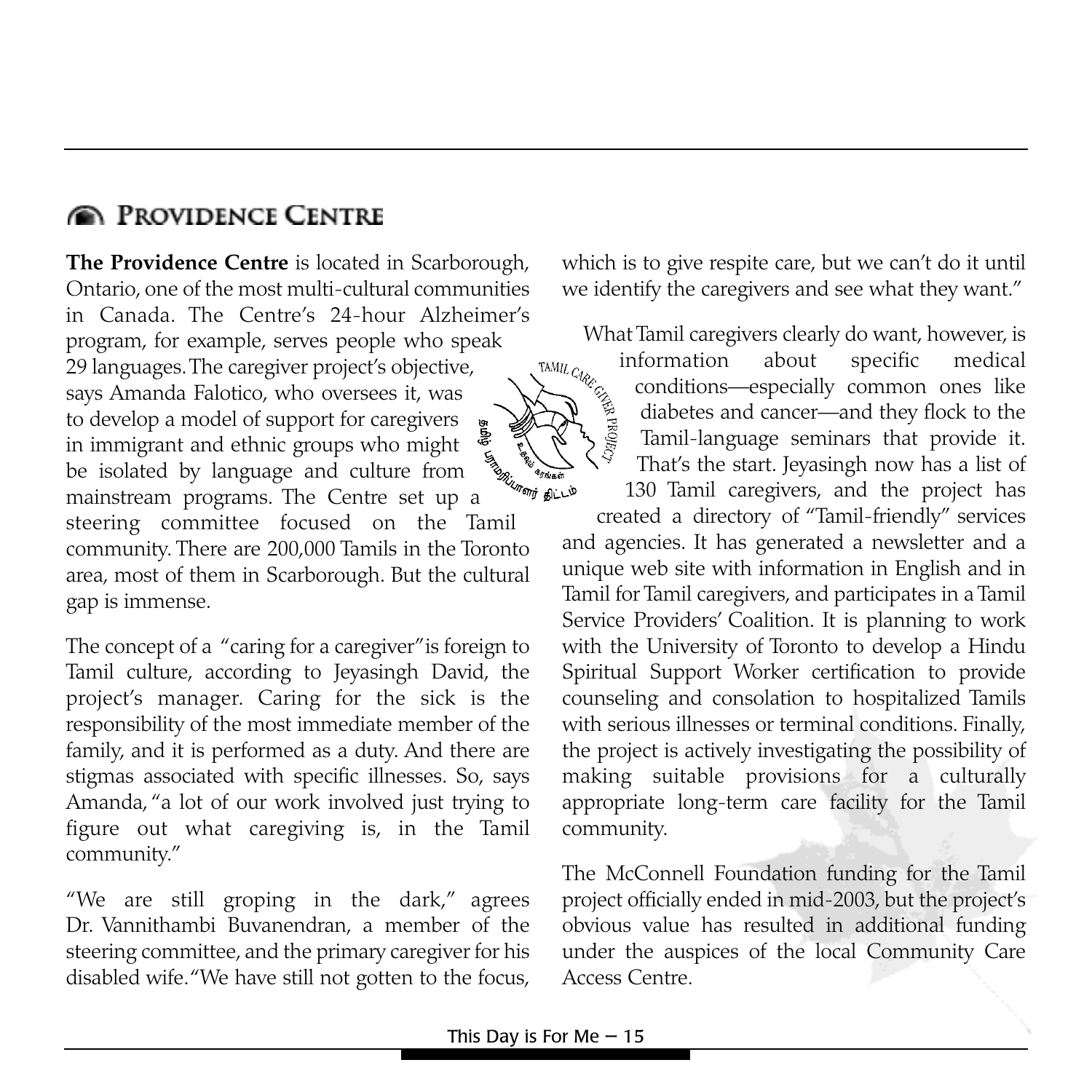# **2. Influencing Health Professionals**

A second group of projects turned their attention to health professionals and their relationship to caregivers. With honourable exceptions, health professionals have tended to be very much in command of diagnosis and treatment, focusing their attention on the patient to the exclusion of the caregiver. But when most of the care, day in and day out, is being provided by the family caregiver, such an approach is both alienating and ineffective.





**The Victorian Order of Nurses (VON)** (National Office) calls its project "Learning to Listen — Listening to Learn." This venerable organization has provided respite services in

the form of replacement care for many years, but it recognized that these services do not invariably yield respite as an outcome.VON's participation in the project was stimulated by its desire to find better ways of supporting family members, which could be incorporated into VON's practice. In focus groups with caregivers in five centres across the country, VON asked caregivers what they needed, and how VON staff might better listen to caregivers and respond to them.

Caregivers responded that they wanted flexibility and continuity. They wanted a sense of partnership, a sense that the caregiver and the provider were working together to provide the most appropriate care for the client. They also wanted providers to recognize that their workplace was also the caregiver's home. Based on this and other research, VON Canada is now developing guidelines and a curriculum for its own staff—a resource which may also be made available to other health-care service providers.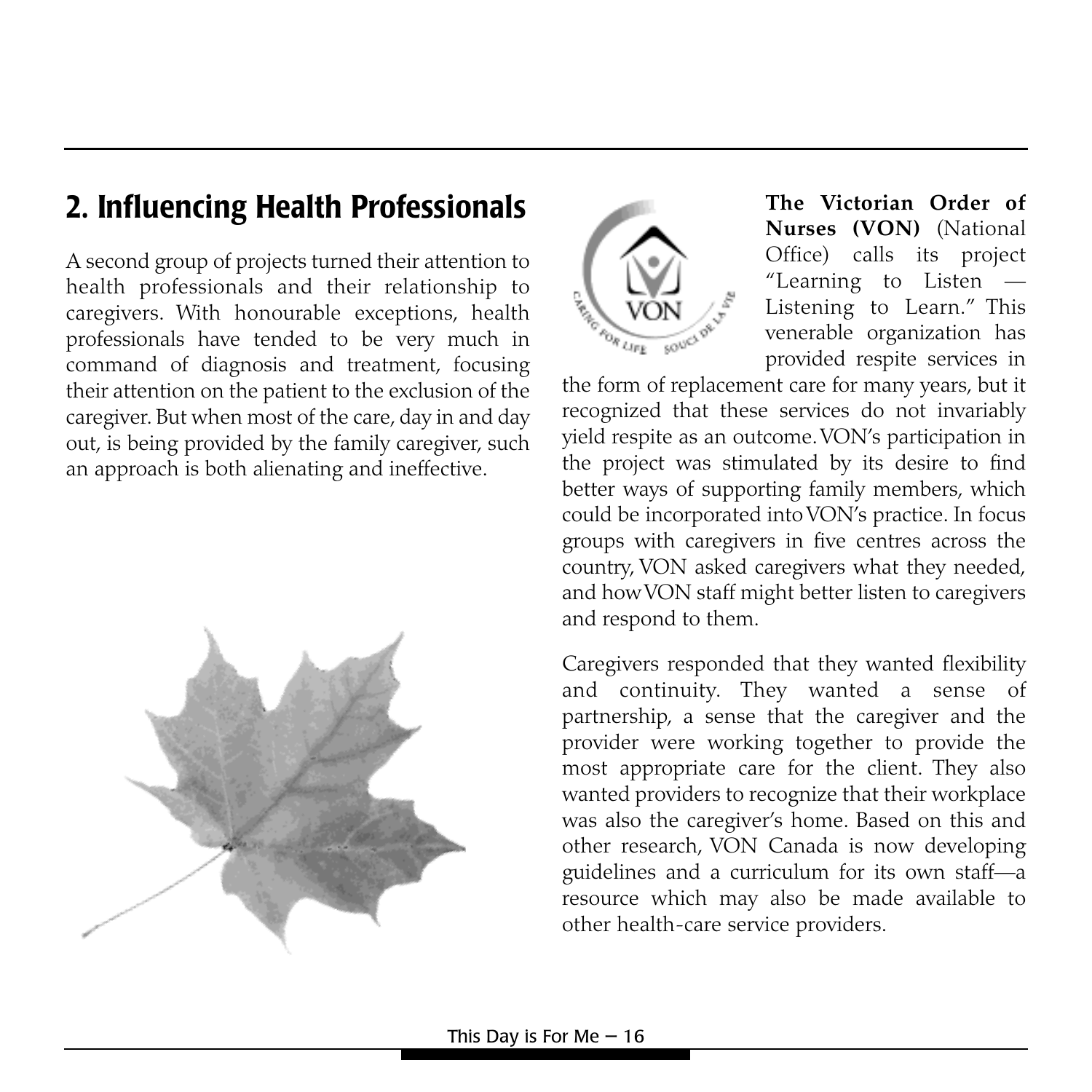

**The Hamilton-Wentworth Caregiver Respite and Support Project (CaReS)** devised a research project to determine the most urgent

needs of caregivers in their area, and to obtain their ideas about how to meet those needs. Based on a survey of 299 caregivers, and a shorter survey with 425 service providers—including faith leaders as well as physicians, nurses and service-agency workers— CaReS developed a number of services for caregivers, including one-day workshops, pre-recorded telephone messages with caregiver information, and a Website.

The project ultimately created a "toolkit" for other communities to use in improving their services to caregivers, and especially the provision of respite in a form that would respond to caregiver voices and respect their choices. The toolkit is posted on their Website.

In addition to these two projects, the Victoria **Family Caregivers Network Society** project held team building meetings and workshops in long-term care facilities to enhance relationships among caregivers, residents and facility staff.As well, students training to work as health care providers learned about family caregivers and how to communicate effectively with them. Information on these sessions is contained in a Facilitators Manual developed through the project.

## **3. Direct Interventions with Caregivers**

A third group of projects focused on the direct provision of respite to caregivers.



**Le Phare/The Lighthouse** is a Montreal organization dedicated to serving families with seriously ill or disabled children. One of its programs, launched with funding from the McConnell Foundation, has developed

THE LIGHTHOUSE Children and Navily

individualized recreational activities delivered primarily in the home by carefully screened volunteers. The volunteer, in consultation with the parents, determines the nature of the activity, which can range from bowling to reading aloud, from handicrafts to walking in the park, from playing computer games to drawing and painting. The volunteers visit the families from two to 12 hours weekly, and during the visits the parents are free to do other things. In addition to receiving respite, many parents feel that the volunteers stimulate their children and give them valuable experiences which the parents could not otherwise provide.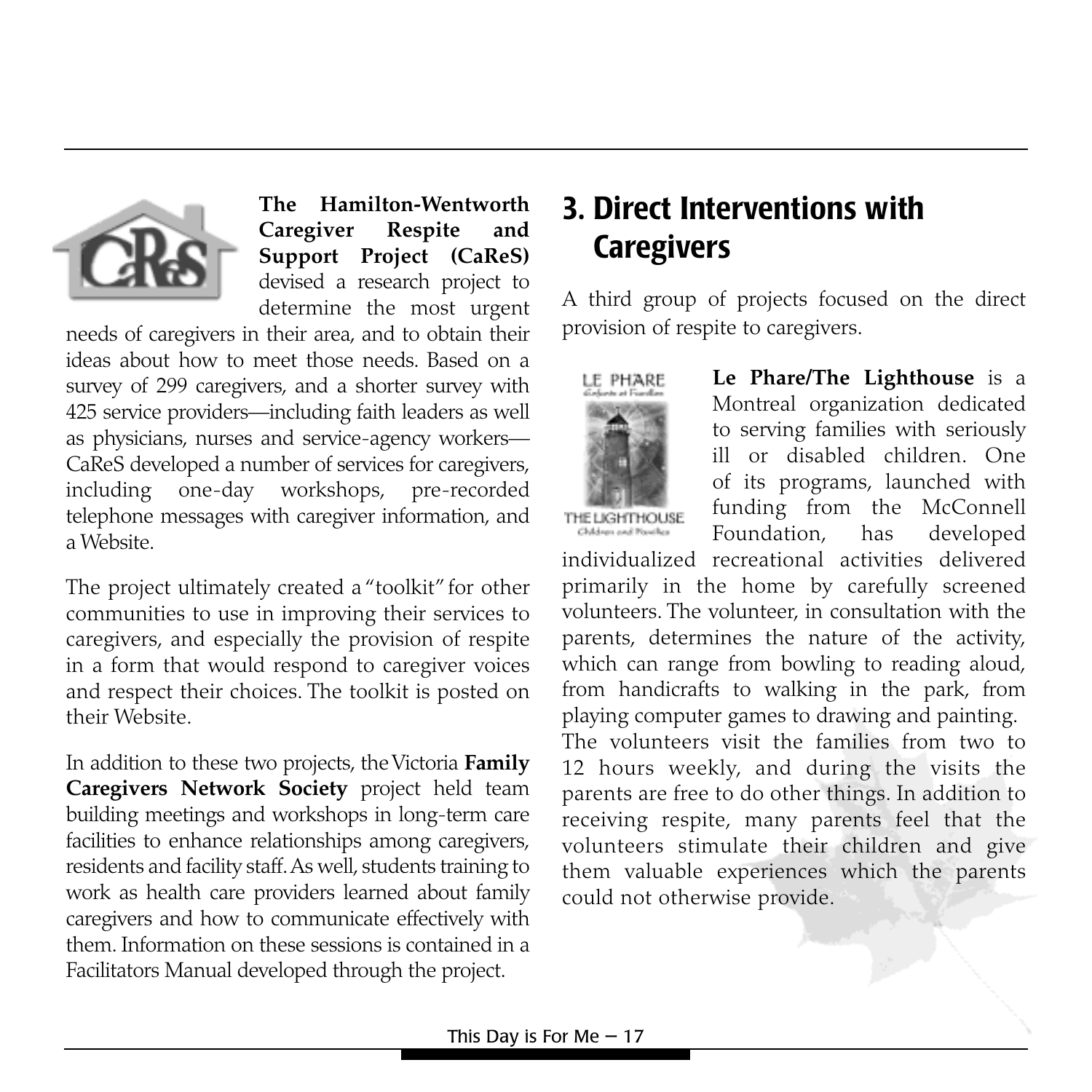# MS Multiple Sclerosis

The **Multiple Sclerosis Society of Canada** (National Office) developed a very simple, powerful program called a "Caregiver Special Assistance Program," which awarded grants of up to \$300 for caregivers to spend on virtually any goods or services which they believed would provide them with respite. The requests varied widely—theatre tickets and wading pools, for instance, but also a weekend at a spa, a power washer for the car. Caregivers were particularly pleased that this program respected their right to define respite for themselves—and 95% of recipients reported that they did achieve the respite they had hoped for.

"Initially we used the language of financial assistance," says the project manager, Michelle Gibbens, "but we soon came to realize that the program was actually using money as a tool to deliver an individualized service. It also created what we're calling 'caregiver recognition,' confirming that caregivers had their own needs, and their work had real value."

In effect, the grants gave caregivers implicit permission to be kind to themselves.

**The Family Caregivers' Association of Nova Scotia** provided modest funding to nine community-based respite projects that directly benefited caregivers across the province through such initiatives as support groups, wellness programs, resource baskets and breaks.

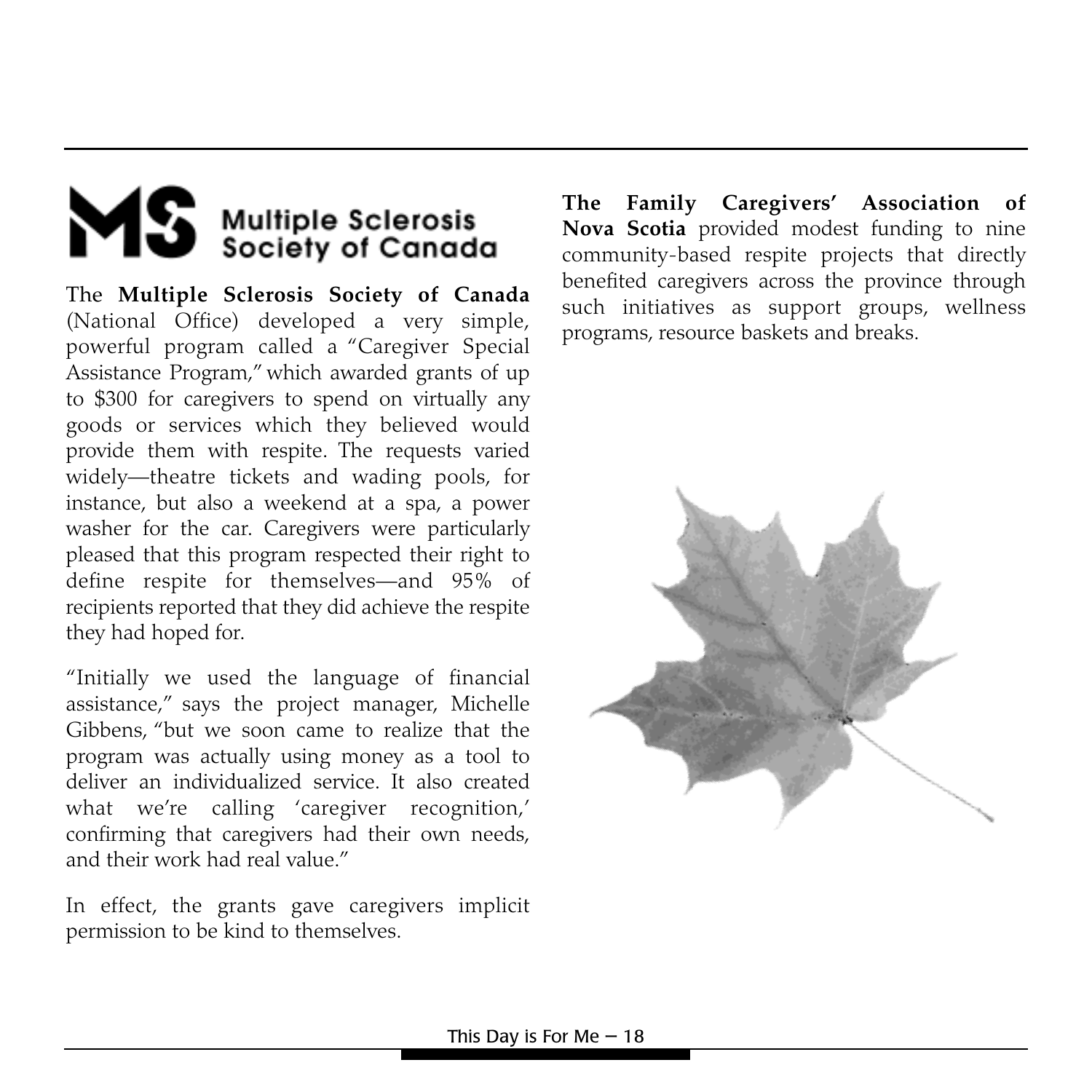*The Future of Caregiving*

Family caregiving already makes an enormous<br>contribution to health care in Canada, and<br>the evolution of the official health-care<br>system is likely to increase its importance. Taken contribution to health care in Canada, and the evolution of the official health-care system is likely to increase its importance. Taken together, however, these projects clearly show that many family caregivers are already stretched to the limits of their endurance.

There are already something between 2.8 million and 4.5 million family caregivers in Canada, depending on whose figures you choose—"one Canadian in eight, over the age of 15," says Dr. Karen Szala-Meneok of Hamilton-Wentworth CaReS—and they pay a price for their dedication which can be personally catastrophic. Marriages fail, families are plunged into poverty, and caregivers' psychological and physical health deteriorates. If public policy is going to ask patients and their families to take even more responsibility for health care, then the care of caregivers will be a matter of profound and growing urgency.

One may be forgiven for speculating that the reason more Canadians are being cared for at home is not only that the home environment may be better than an institution for an ailing person though it often is—but that policymakers fail to recognize the impact of shifting the burden from the formal system to the families. A patient discharged from the formal system disappears from the accounting system, and vanishes from the

policy horizon. But the cost of providing care has not gone away; it has simply been shifted to the family.

Caregivers remain silent and invisible because they are generally too busy giving care to engage in consciousness-raising or protest. Indeed, caregivers are sometimes resistant even to thinking of themselves as "caregivers." As one woman put it, "I'm not 'a caregiver,'dammit, I'm his *wife*!" But as home-care becomes a more and more common feature of the system, caregivers need to become a more visible interest group, a recognized constituency within the health care system.

...as home-care becomes a more and more common feature of the system, caregivers need to become a more visible interest group, a recognized constituency within the health care system.

Policymakers must learn that the price of shifting more care to the homes may be carnage in the lives of families and individuals—and that price is too high. It may even be too high in financial terms; a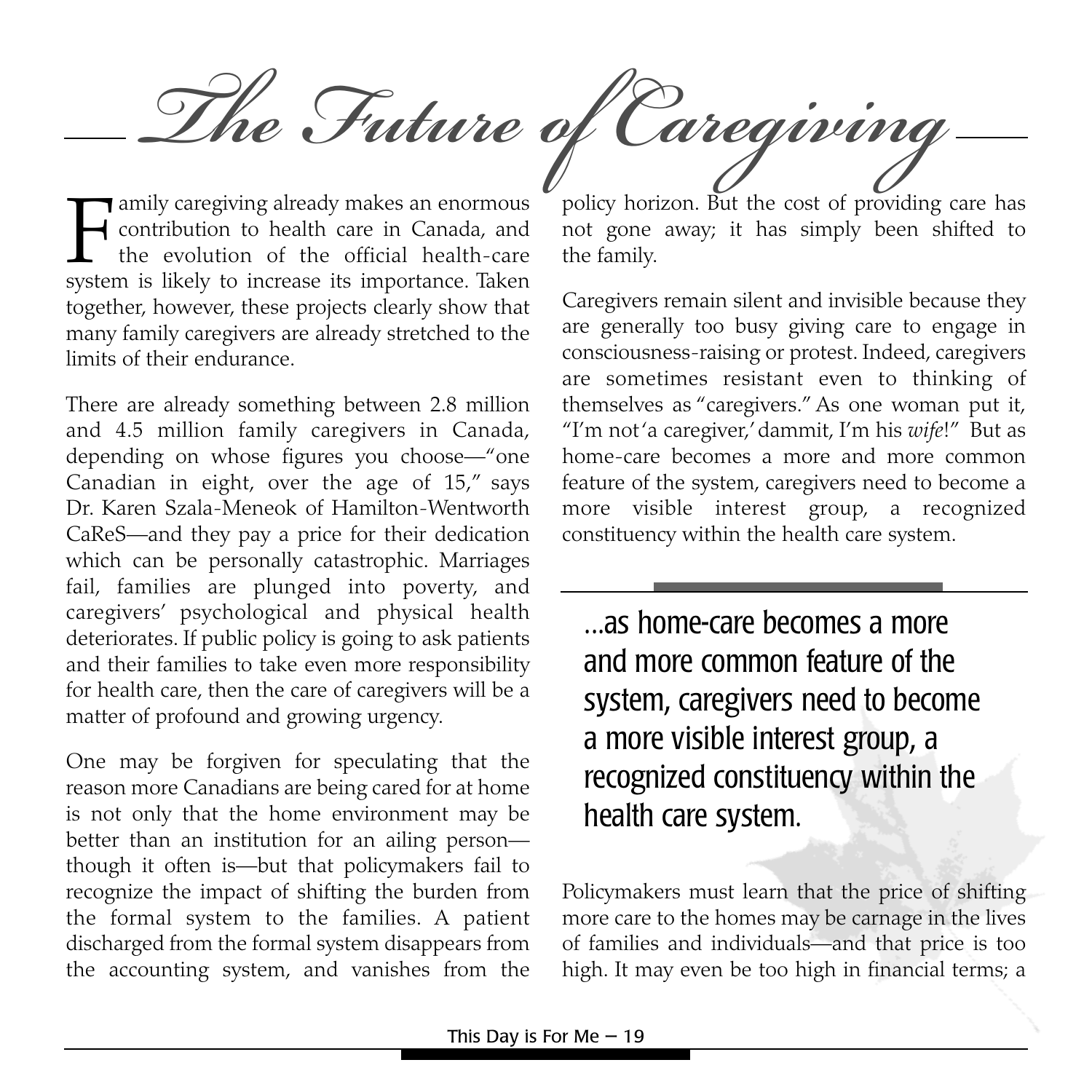burned-out, ailing caregiver becomes another patient for the system to support.

In short, there is a sound case for increased home care as an important component of a reformed health-care system. But we should not delude ourselves that it has no costs, or that it will necessarily yield great economies. A humane program of home care which makes life bearable for caregivers over long periods of time will involve a great deal of support for caregivers, perhaps at considerable expense. A positive step in this direction is the new Employment Insurance provision for compassionate care benefits, which, effective January 1, 2004, allows employed caregivers to apply for up to six weeks of paid leave to care for a dying relative.

If a stronger focus on home care means a better quality of life for the chronically and terminally ill, it can be worth pursuing even if there is no saving at all. But we cannot justify doing it on the backs of devoted family members. We must also recognize that not all families can provide the same level of care and that what is possible in a three-month emergency may not be possible as a lifelong commitment.

If we are going to ask more of Canadian families in these demanding situations, then we also have to give them more—more financial aid, more help in

participating in or returning to the workforce, more recognition and respect, more flexibility in our assistance to them, more respite, more support of every kind. These projects point the way to such a future—and underline the urgent need for such sensitive, extensive and individualized support.

A humane program of home care which makes life bearable for caregivers over long periods of time will involve a great deal of support for caregivers...

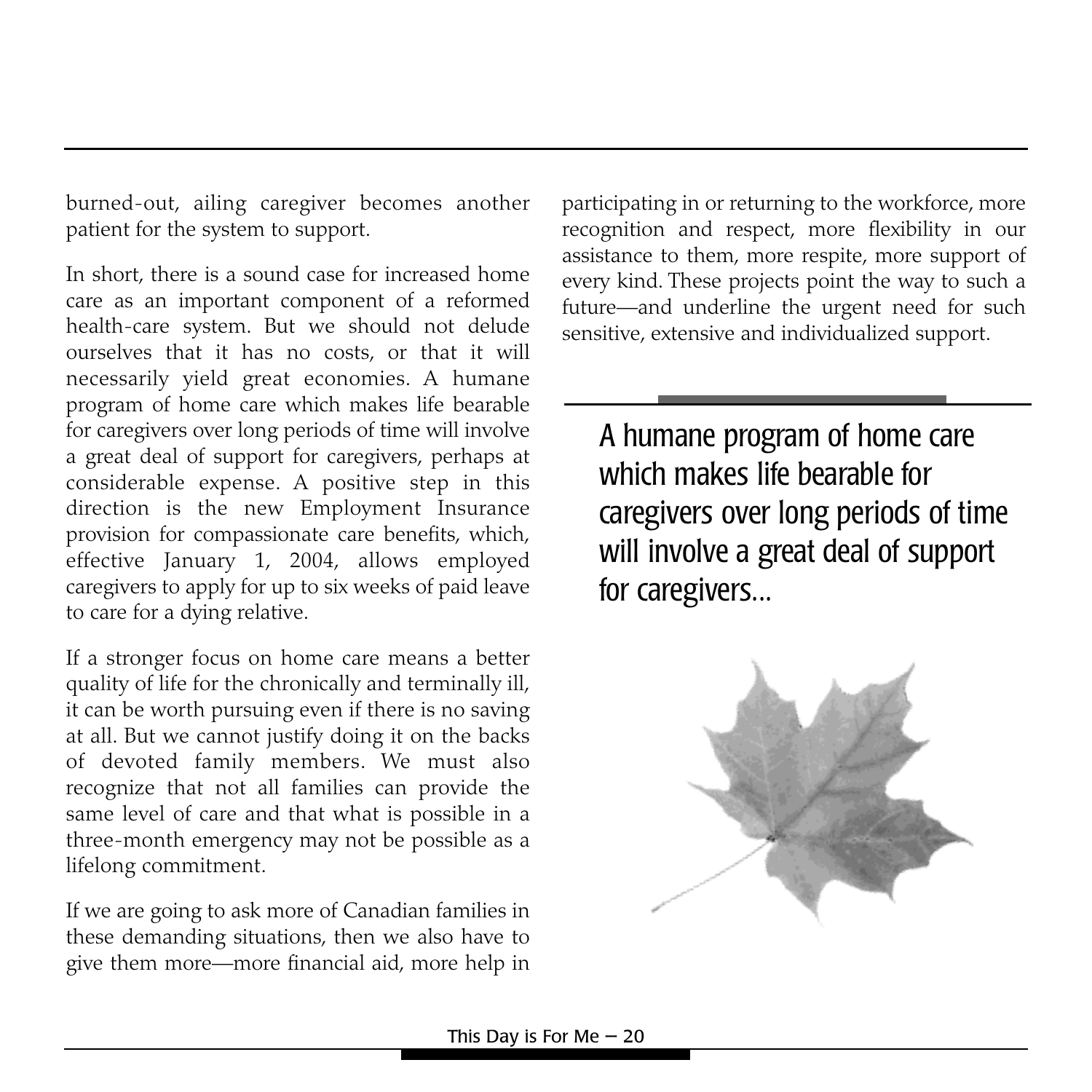*The Caregiver's Commitment*

"Caring for my wife for 25 years was very satisfying," says Bill. "But that was because I had the most wonderful patient."

"Every day with my son is a gift," says Sharla. "He has a gift of loving people just as they are. His face, when he smiles, is like the sun."

"We've been married since 38 years, and we were going together seven years before we were married," says Jean."We've been together since I was 14. And now I have to shower and shave him and all, God love him, but still, I just love him to death."

"Caregiving is great, but it's awful," says Dr. Karen Szala-Meneok."That's what caregivers told us. It's not simple. It's messy. Sometimes it's wonderful, sometimes it's terrible."Anyone who spends much time with caregivers soon recognizes the truth of these observations. There is plenty of bitterness, resentment, depression and anger in caregivers, and all the neurotic or even pathological features of family life are carried over into the lives of various caregivers.

But in the end, one is also left with a sense of wonder at the strength, tenderness and endurance which so many apparently ordinary people can summon up when a loved one is in deep distress. Adversity strips trivialities away, burns relationships down to their core—and what emerges from that trial by fire is a strength of character, a capacity for love, which are as beautiful as rich, rare blossoms.

Carlin MacLeod, who bought theatre tickets with his caregiver grant, sits in his modest bungalow in the former coal-mining town of New Waterford, Nova Scotia, and reflects on the quality of his life.

"Shirley got sick in 1992, and I've looked after her from Day One," he says."I get up at 7:00 and I do all the housework, the cooking and cleaning and what-not.At noon I get my grandson from school, and after dinner I get him back there.

"I have to get Shirley up and ready for the day, get her medication, get her dressed and everything. And I stay up until she goes to bed, because I got to put her there. In the evenings we read, or watch TV, or just sit and talk together. She's so special to me. We've been married 37 years, and I just fill up and have to stop talking when I think about all this....

"Sometimes I dream about her walking again. If she walked two steps, I'd be the happiest person in this world. And sometimes it's hard caring for her, like trying to do her hair and it's coming out in handfuls, and it's just breaking my heart. I'm trying so hard to be careful, trying to be so gentle—and still it's coming out in handfuls...

"But this is what you promise when you get married, isn't it? Looking after Shirley is nothing I'd *ever* give up."